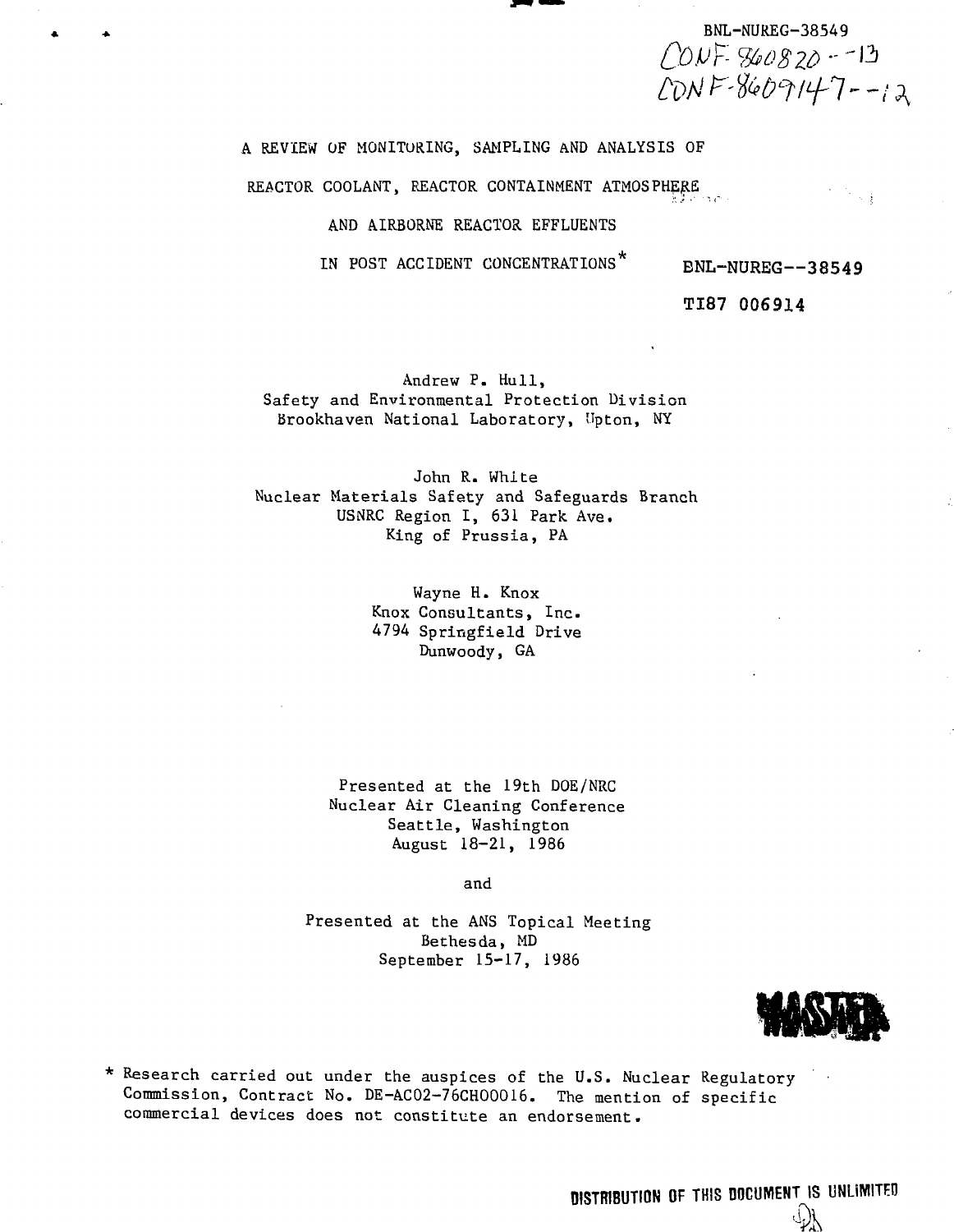#### ABSTRACT

A post-implementation review has been made in NRC Region I of the postaccident sampling systems (PASS), the gaseous effluent monitors, and the provisions for sampling effluent particulates and radioiodines which were required by the NRC subsequent to the TMI-2 accident (NUREG-0737). Prefabricated PASS systems were predominant. Problems included insufficient purge times, inadequate separation of dissolved gases, excessive dilution and the accuracy of analytical techniques in the presence of interferences. Microprocessor-controlled high-range gas monitors with integral provisions for sampling particulates and radioiodines in high concentrations were widely used, Calibration information was generally insufficient for the unambiguous conversion of monitor readings to release rates for a varying postaccident mixture of radiogases. The referenced sampling guidance (ANSI-'N 13.1-1969) was inappropriate for the long sampling lines customarily used. Generic research is needed to establish the behavior of particulates and radioiodines in these lines.

## DISCLAIMER

This report was prepared as an account of work sponsored by an agency of the United States Government. Neither the United States Government nor any agency thereof, nor any of their employees, makes any warranty, express or implied, or assumes any legal liability or responsibility for the accuracy, completeness, or usefulness of any information, apparatus, product, or process disclosed, or represents that its use would not infringe privately owned rights. Reference herein tc any specific commercial product, process, or service by trade name, trademark, manufacturer, or otherwise does not necessarily constitute or imply its endorsement, recommendation, or favoring by the United States Government or any agency thereof. The views and opinions of authors expressed herein do not necessarily state or reflect those of the United States Government or any agency thereof.

**i i**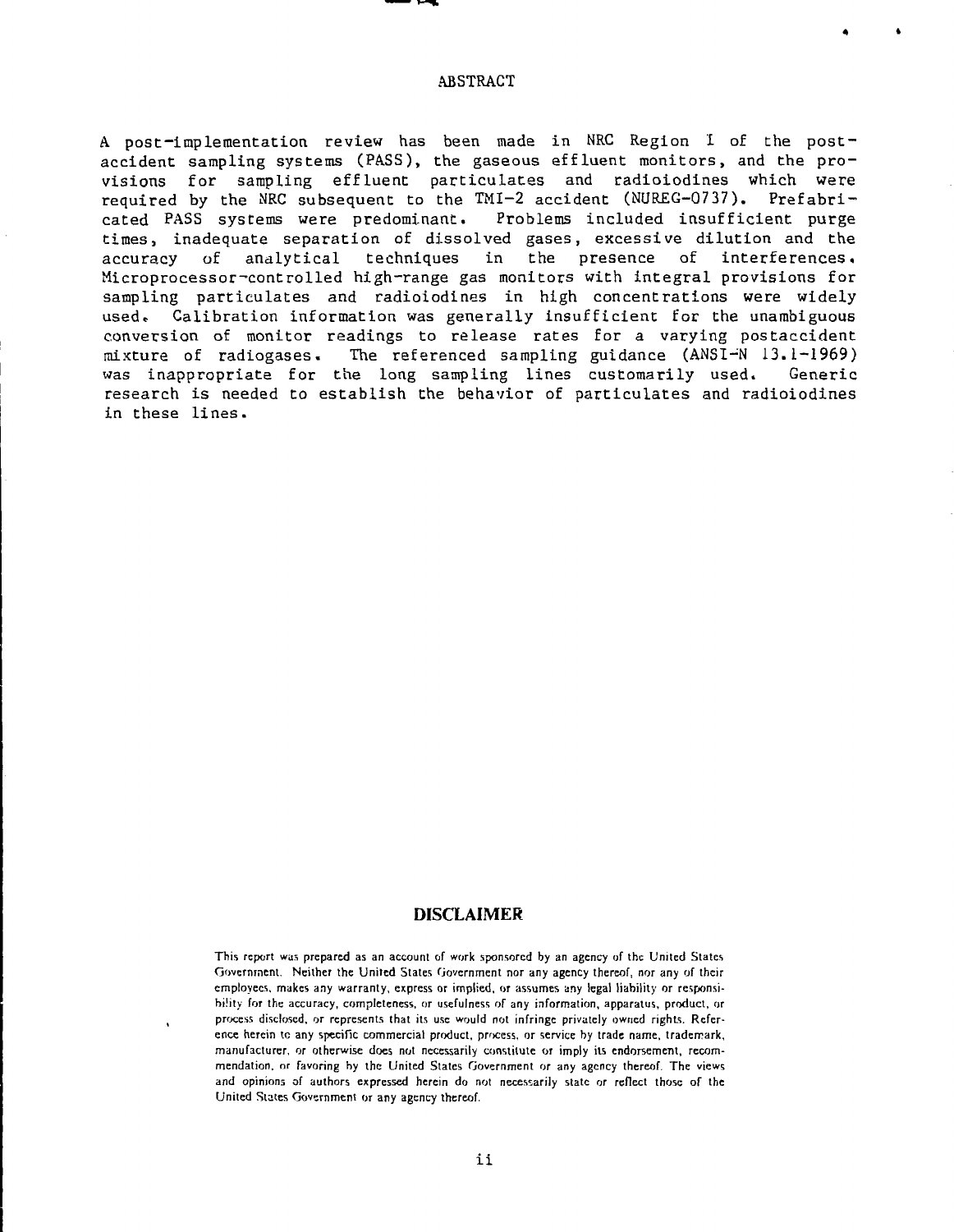#### I. INTRODUCTION

The accident at Unit-2 of the Three Mile Island Nuclear Power Station (TMI) on March 28, 1979 disclosed numerous deficiencies in the installed system for the collection and analysis of primary coolant and containment atmosphere samples under post-accident conditions. This system was typical of those then installed at nuclear power stations in the U.S. The accident also disclosed limitations in the capability of its gaseous monitors and the adequacy of sampling systems to deal with the concentrations of airborne effluents that occurred under post-accident conditions. They were also typical of those being employed at the time of the accident.

Subsequently, the U.S. Nuclear Regulatory Commission (NRC) issued several short-term recommendations which were based on the lessons learned from the accident and which were described NUREG-0578 (Ref. 1). They included measures for the improvement of post-accident sampling capability and for the extension of the range of radiation monitors. These recommendations were developed into specific tasks in report NUREG-0660 (Ref. 2) and finalized for implementation in a clarification, NUREG-0737 (Ref. 3), Its specific requirement for Post Accident Sampling Capability were set forth in Item II.B.3. Those for High-Range Noble Gas Effluent Monitors were set forth in Item II.F.I, Attachment 1, and those for the Sampling and Analysis of High-Range Radioiodine and Particulate Effluents in Gaseous Streams were set forth in Item II.F.1, Attachment 2.

An implementation deadline of January 1, 1982 was specified in NUREG-0737. It was also indicated that these systems would be subject to a post-implementation review. Responsibility for this review was assigned by the NRC Office of Inspection and Enforcement to the NRC's regional offices. In mid-1983, Region I contracted with the Safety and Environmental Protection Division of Brookhaven National Laboratory for technical assistance in their performance. Each has required the identification and documentation of the licensee's commitments, clarifications, schedules and orders. A subsequent on-site inspection has included the physical verification and validation of the installation and operability of equipment, as well as the verification of the adequacy of the licensee 's procedures and of the qualification and training of licensee's personnel.

Starting in late 1983, on-site reviews were completed at the rate of about one per month for the twenty-one operating licensee sites in Region I, which currently contain a total of twenty-seven operating reactors. They are located in five New England states: Maine, Vermont, Massachusetts, New Hampshire and Connecticut, New York, New Jersey, Pennsylvania and Maryland.

## II. APPROACH

Before the on-site reviews commenced, the individual elements needed to determine the state of operational readiness were identified using a Management Oversight and Readiness Tree (MORT). The MORT Tree, as constructed, focused on the integrated ability of personnel, procedure and physical facilities to perform the acquired tasks within the time and dose constraints of Items II.B.3., II.F.1-1 and II.F.1-2. Following this, a specific set of instructions and/or questions related to each review component was prepared. These included sub-categories such as design, monitoring system, shielding, structures, hardware and support services, readout and recording, staffing and training.

1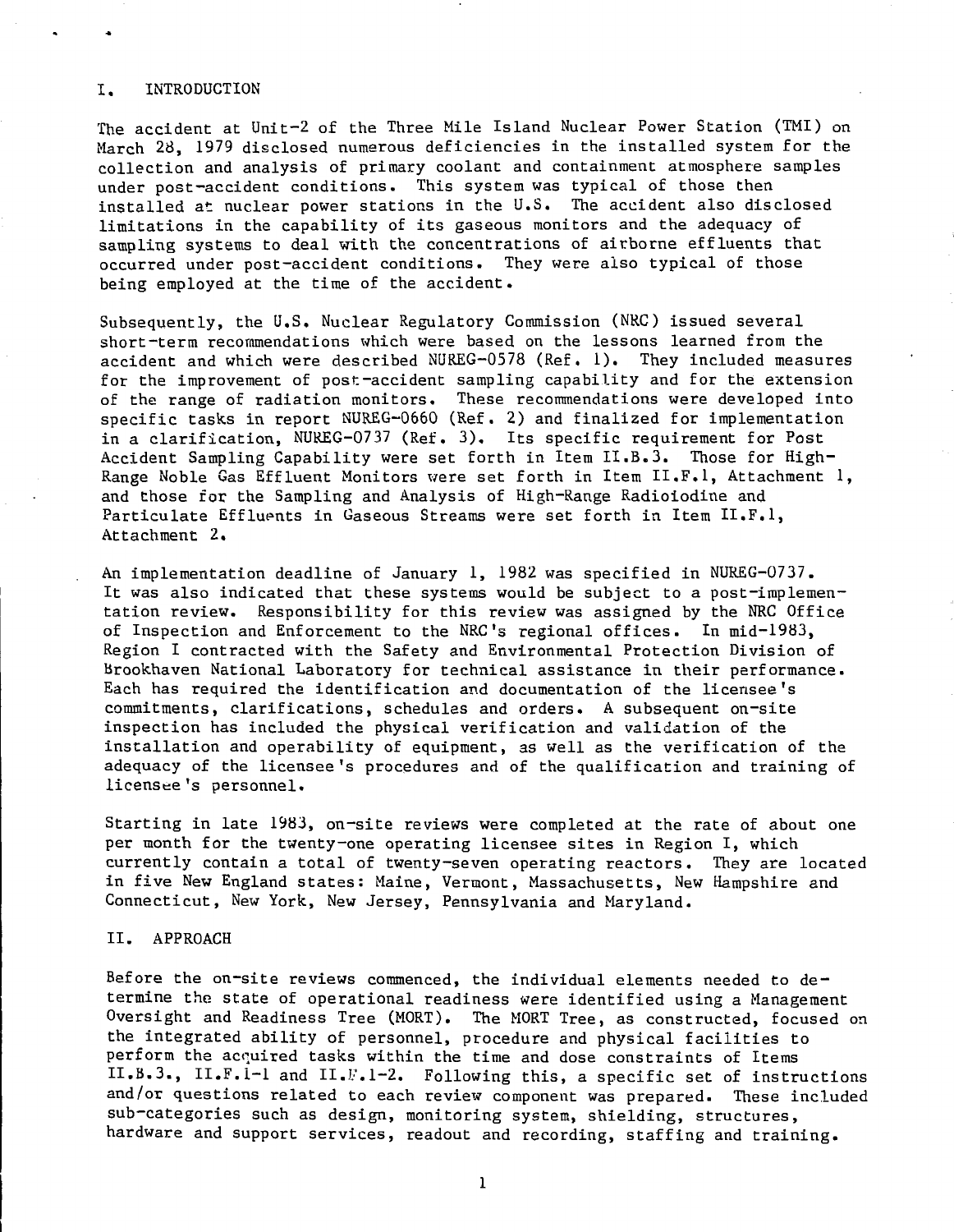#### III. FINDINGS

A. Post Accident Sampling System (II.B.3)

As indicated in NUREG-0578, the purpose of the requirement for the improved post-accident sampling capability was the prompt provision of information for the assessment and control of the course of an accident. In particular, the II.B.3 required chemical and radiological analyses are intended to provide information for the assessment of core damage and reactivity control. The required analyses of containment atmosphere are intended to establish the presence and concentration of hydrogen and airborne radioactivity, as well as to provide information for the assessment of core damage.

The principles of core damage assessment gases are based on the grouping of fission products according to their volatility. Thus, the fraction of each group that would be released would depend on the temperature that is reached and the extent of cladding damage and fuel fragmentation during an accident. An extended discussion of this subject was presented in the Rogevin Report (Ref. 4) , from which the groupings shown in Table I are excerpted. An inventory of the major fission products in a reference 3651 Mw(t) BWR which has been in operation for three years, arranged according to release groups, is also shown in Table I.

In very broad terms, an accident in which only noble gases were released would be indicative of fuel cladding failure, one in which the volatile nuclides of I and Cs were also present in large amounts would be indicative of high fuel temperatures and one in which the non-volatiles were also present would be indicative of a fuel melting. In a more complex situation, the extent of core damage could be determined by a set of simultaneous equations which take into account the observed ratios of the release groups.

The licensees of the twenty-one operating power reactor sites in NRC Region I have installed a variety of systems to meet the requirements of NUREG-0737, Item II.B.3. As shown in a summary in Table II, they range from relatively simple licensee-designed systems which are intended solely to obtain samples of reactor coolant and of the containment atmosphere for subsequent laboratory analysis, to elaborate vendor- or architect/engineer-designed systems which are intended to perform most or all of the required analyses on line, with the laboratory serving only as a back-up. These systems are enumerated by licensee sites, since multi reactor sites either shared a common system or identical individual systems were installed for each reactor on the common site.

None of the reviewed PASS Systems were adjudged perfect in every respect. However, of the eighteen which could be fully tested at the time of the review, all met the basic requirements of Item II.B.3. Of the three that could not be tested, one was inoperative, one had an improperly installed valve which made it impossible to obtain a sample of the containment atmosphere and one could not conduct a test of the containment atmosphere sampling system due to its Technical Specifications, which did not permit the opening of the valves which maintain containment isolation during operation.

The representativeness of the PASS reactor coolant samples and the licensee's radiological analytical capability were tested by making a comparison of the

 $\overline{2}$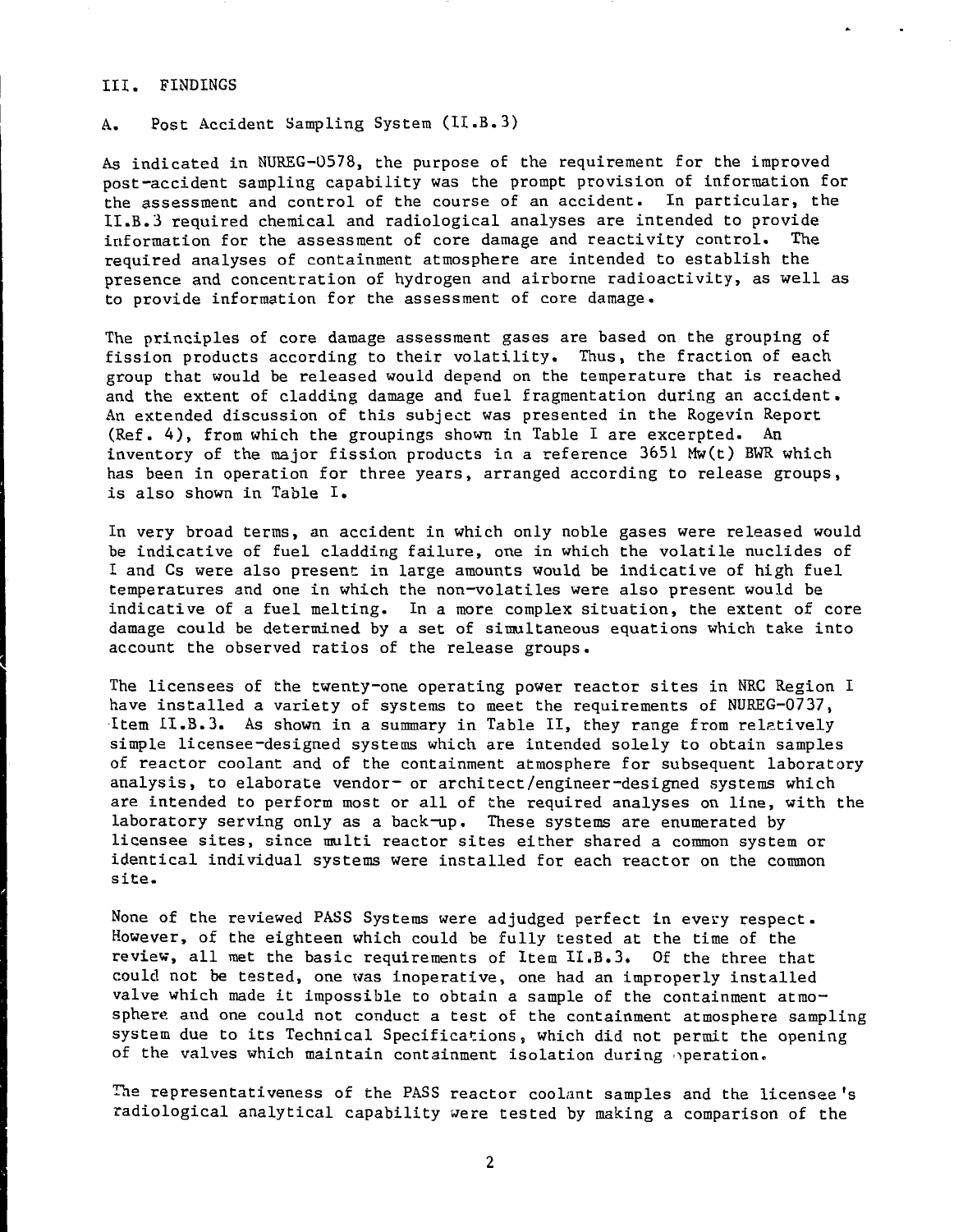results of their analysis with those from the plant's normal sample sink. The accuracy of the licensee's chemical analytical capability was tested by the use of standards of known content. In principle, the systems which were intended to perform all or most of the required analyses in-line should have demonstrated the greatest operational readiness and ability to provide prompt data. This was especially evident for the one system that was also used for the analysis of routine samples. However, their complexity and/or design deficiencies were found to be counter productive in this regard, including one system which required a long startup that the required sampling and analysis could not be completed within the stipulated three hours.

A schematic of the coolant sampling portion of the GE design system, which is a relatively simple PASS, is shown in Figure 1 and that for containment atmosphere sampling is shown in Figure 2. The principal features of the associated control panel are shown in Figure 3. The panel also contains a mimic diagram of the system, with pilot lights to indicate that the intended steps (i.e. valve closure and opening) have occurred. It is obvious that even this relatively simple system is in fact quite complex, so the detailed and lengthy procedures are required to guide the PASS operator through the sequence of steps necessary to obtain the desired samples.

The principal deficiencies that were identified during the review of the PASS systems are summarized in Table III. It should be noted that in many instances the findings of inadequacy of surveillance was made on the basis of the lack of a suitable schedule and/or the excessive time interval required to get a system fully back on line after a fault had been identified by the licensee. Although most purge times seemed adequate, in many instances the licensee had not conclusively established this by making calculations of the volume of the line(s) to be purged. Midway in the review, the Office of Inspection and Enforcement indicated that the containment atmosphere sample was primarily for fission gas measurements, so that sample line losses should not considered a significant factor unless the licensee intended to use measurements of airborne radioiodines in the containment atmosphere in the assessment of core damage (Ref. 6). Although their reliability for qualitative core damage assessment is questionable, these data could provide information of the release potential if the containment should leak or fail outright.

In most cases the shielding provided for PASS systems and sample transport appeared adequate, but many licensees had not conducted a formal study to establish that the GDC-19 criteria (5 rem whole body, 75 rem extremity dose) could be met.

The balance of the listed deficiencies and the measures necessary to address them should be self-explanatory.

#### B. Noble Gas Effluent Monitors

A summary of the installed high-range noble gas monitors, according to their location (on-line or off-line), type of detector, and vendor is shown in Table<br>IV. They are enumerated by licensee sites, since at multiple reactor sites. They are enumerated by licensee sites, since at multiple reactor sites, the same vendor/type of monitors were installed. It is evident that the Region I licensees have chosen a variety of approaches to comply with the

3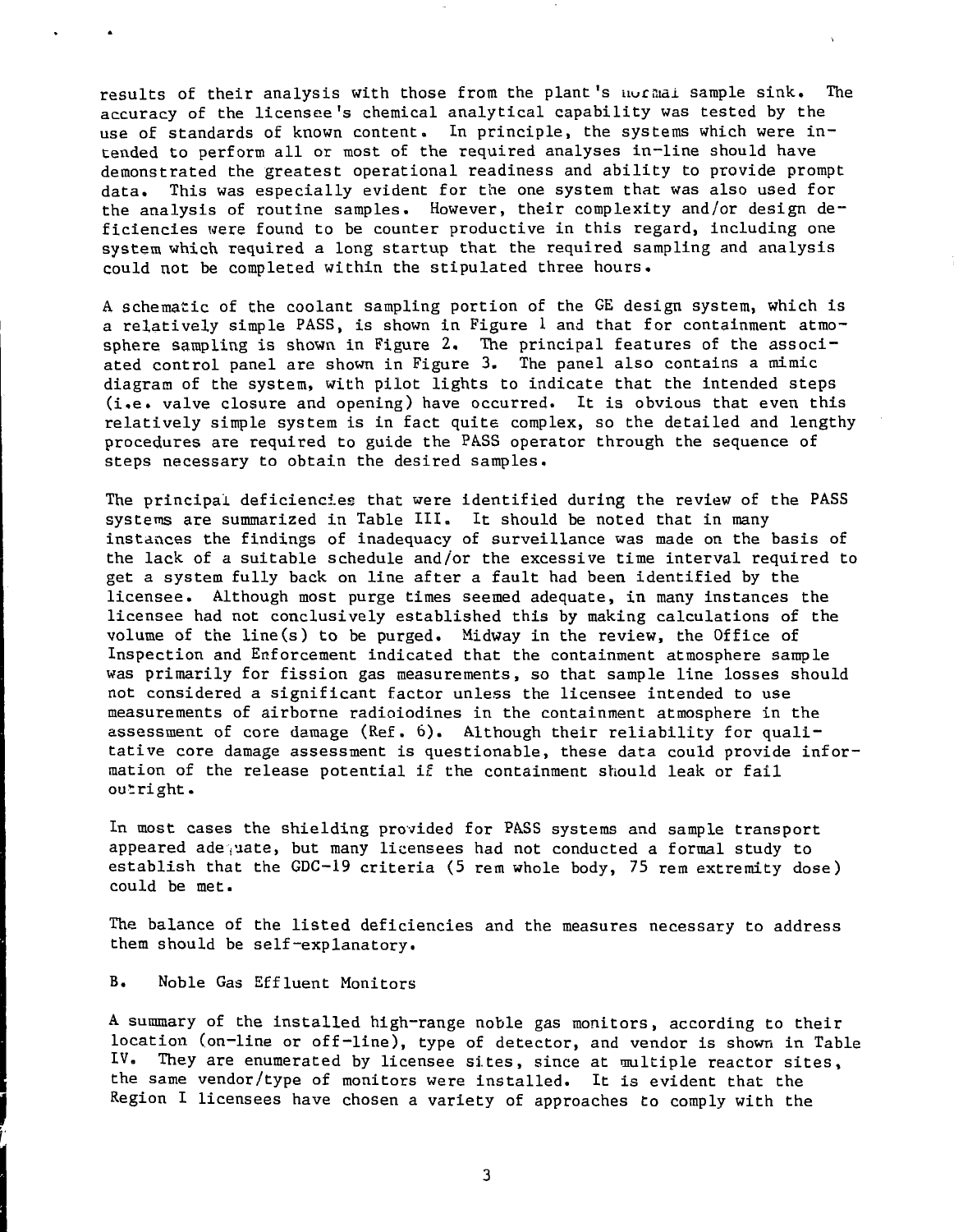requirements of Item II.F.1-1. The typical Boiling Water Reactor (BWR) has either one monitored release point under accident conditions (the unit vent) or a second monitored release point (for the standby gas treatment system) as shown in Figure 4. The Pressurized Water Reactors (PWR) were more variable, with from one monitored unit vent and a main steam line monitor to three monitored vents and a steam relief line monitor, as shown in Figure 5.

Three licensees installed on-line monitors, using ion chambers which were located in or immediately adjacent to stacks or ducts, while eighteen installed off-line monitors. Of the latter, six installed "gas only" highrange monitors as additions to their pre-existing low-range monitors. A schematic of such a monitor which utilizes an ion chamber, is shown in Figure 6. Twelve licensees installed commercially available monitors with modules for both monitoring and sampling. A block diagram showing the principal features of one such system (the General Atomics WRGM) is shown in Figure 7. A view of a typical one (the Kaman KDGM-HR) is shown in Figure 8.

These installations have also incorporated a variety of approaches to the problem of achieving the required full-range sensitivity. Typically, three overlapping-range detectors have been provided, as shown in Figure 9 (for the General Atomics WRGM). In order to achieve the upper limit of  $10^5$  uCi/cm  $(133X_e$  equivalent), most of these monitors are designed so that their highrange detectors view a limited volume of gas, as compared to that viewed by their mid- or low-range detectors. An example, for the enhanced high-range detector of the Kaman HRH, is shown in Figure 10.

Although Item II.F.1-1 was not specific on the calibration of noble gas monitors up to the required upper range, the NRC has provided some guidance.  $\mathfrak{I}_5$ , recognized the problem of the availability of suitable noble gases, i.e. Xe in sufficient concentrations and of their utilization by licensees if they were available. Therefore, the Staff recommended that a one-time "type" calibration in the laboratory over the intended range be performed and that the transfer procedure of ANSI N323-1978 be utilized in conjunction with solid sources at appropriate energies for on-site calibrations (Ref. 7).

As suggested by Table V, most of the vendors appear to have performed only a "one point" primary calibration, utilizing <sup>199</sup>Xe and <sup>09</sup>Kr. They have then performed a number of transfer calibrations with solid sources with a range of activities and energies, to establish the energy response and/or range capability of a given detector.

A summary of the sampling arrangements which have been provided to achieve compliance with Item II.F.1-2 and which have been reviewed to date is shown in Table VI. Again, a variety of approaches is evident. Some licensees (including the five who utilized "gas only" monitors to comply with Item II.F.l-1) installed independent sampling facilities. One licensee wrote emergency sampling procedures which incorporated a pre-existing unshielded collector for routine sampling. Five others added additional shielded particulate and iodine sample positions which were connected to an existing low-range sample line, while one added a pre-fabricated multiple sample-position module.

Eleven licensees have installed integrated monitor/samplers which contain micro-processor modules that provide for the automatic or remote collection of a sample at one of three individual sample positions, as also shown in Figure 8.

4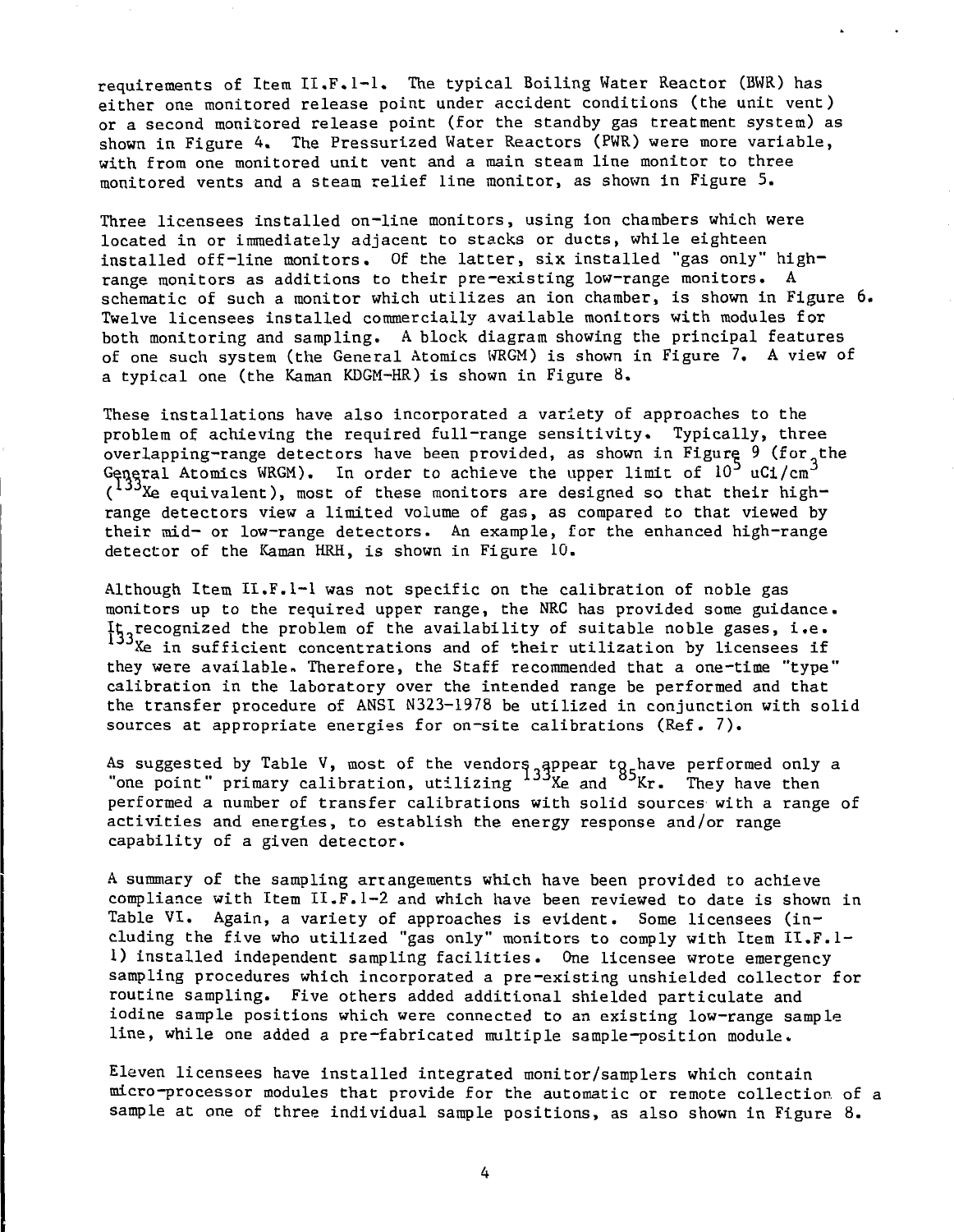Another licensee located its integrated unit in what would become a highradiation field during post-accident conditions, so elected to create another more remote manual sampling station. These integrated monitor samplers typically provide for a much reduced flow of a few hundred cm<sup>3</sup>/min, as compared to the 1-2 cfm flow that is typically provided for low- and mid-range sampling. The intent is to thereby limit the total amount of activity that would be collected at concentrations which approach the upper design criterion of 100 uCi/cm<sup>3</sup> for the stipulated 30-minute sampling period.

At PWRs, the NUREG-0737 requirements included the monitoring of secondary site steam effluents which might be released through safety and dump valve discharge lines. It specified that externally mounted monitors viewing the main steam line upstream of these valves were acceptable.

Of the fourteen PWR's (on ten licensee sites) which were reviewed, all but two had installed the required steam line monitors. Five utilized ion chambers and seven shielded GM detectors. Only a few licensees had performed the required analysis to account for pipe thickness in the attenuation of lowenergy gamma radiation.

#### IV. LESSONS LEARNED

### A. High-Range Noble Gas Monitors

Oversimplifications in the conversion of the direct indications of the installed gas monitor, typically in cpm or mR/hr, to effluent concentrations and/or rates of release were among the principal shortcomings encountered in the reviews.

The guidance  ${\tt iq}$  NUREG-0737, II.F.1-1 states "Design range values may be expressed in <sup>199</sup>Xe equivalent values for monitors employing gamma radiation detectors" (as most do). This concept has not been widely understood or employed by vendors or by the reviewed licensees. In some instances, they have employed uninterpreted actual calibration data for <sup>133</sup>Xe or <sup>03</sup>Kr to establish detector response, without a recognition of their limitations. The former emits low energy photons, with a mean energy of 0.045 MeV per disintegration. Thus, they may be significantly absorbed in the housing or walls of a detector. In contrast, <sup>03</sup>Kr is principally a beta emitter, with accompanying bremstrahlung gamma radiations and a 0.51 MeV photon with a yield of only 0.4%. This is apparent from Figure 11, which illustrates the direct response with distance of Eberline's high-range detector to each of these nuclides. When corrected respectively for absorption and bremstrahlung, the true energy response of this detector is about midway between the two curves, so using one point from either could lead to a factor of two error.

Beyond this, these uninterpreted calibration data were in some instances also employed to calculate release rates (in uCi/sec), without regard to the variable energy response characteristic cf the detector. This characteristic may be close to linear with energy, as shown in Figure 12, for the Kaman KDGM-HR, or may be quite non-linear as shown in Figure 13, for the General Atomics WRGM. Beyond the inherent response of the detector itself, its energy response may also be dependent on the geometry in which it is installed and the type and thickness of the intervening duct or pipe walls which may absorb radiations before they reach the detector.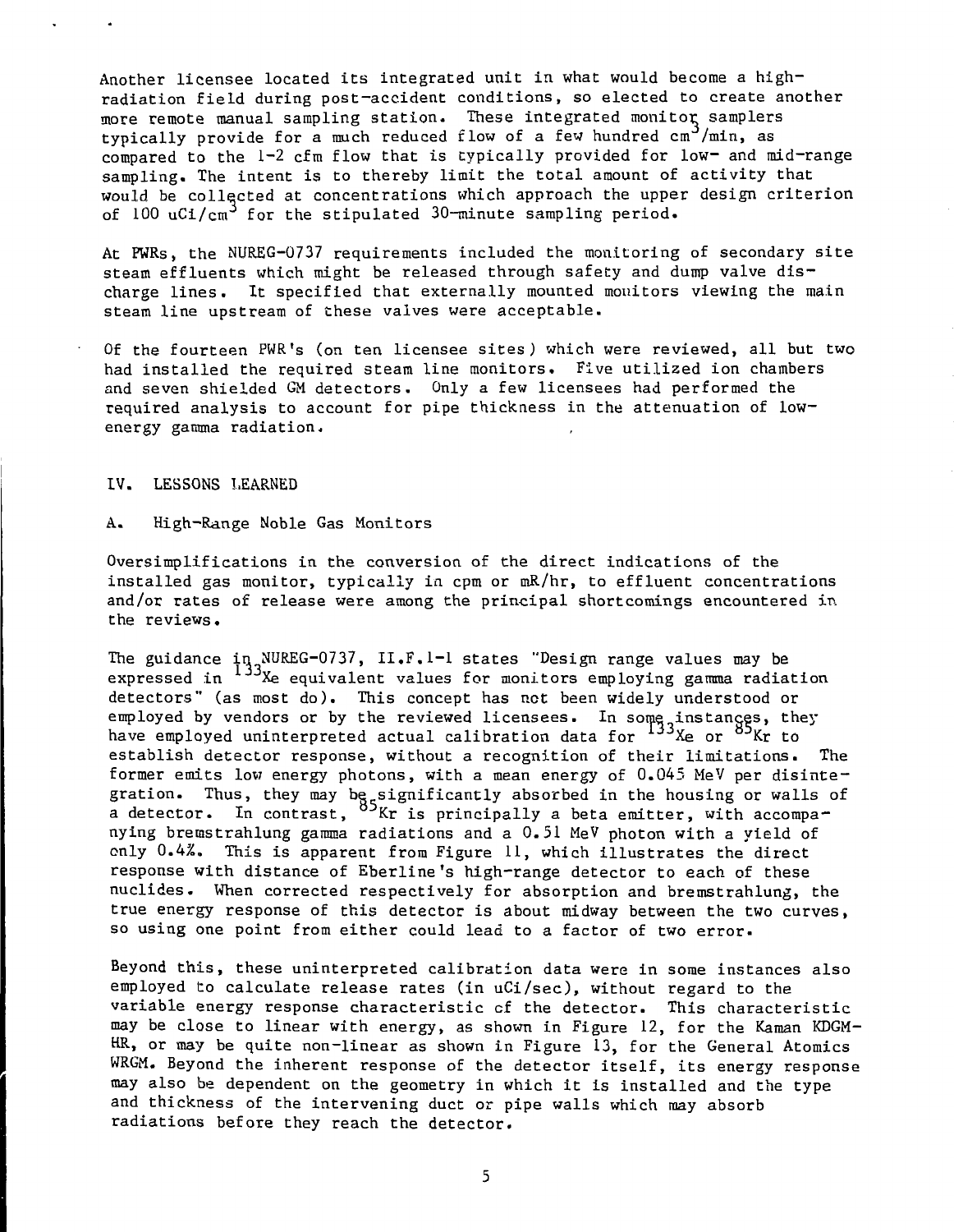All of the reviewed licensees have installed monitors which in principle met the upper range criterion of  $10^3$  uCi/cm<sup>3</sup>. However, only two had calibrated the installed high-range monitors on-site with radiogases in concentrations approaching  $10^3$  uCi/cm<sup>3</sup>. The vendor calibration information supplied by Kaman, as shown in Figure 14, suggested that a test with actual radiogases approaching these concentrations had been performed with <sup>199</sup>Xe. However, on the basis of field testing which employed  $^\mathsf{O\text{-}Kr}$ , it was found by another investigator that this monitor could not meet the specified upper range (Ref. 8). It is our understanding that since these tests, the Kaman high-range detector has been modified so that it can do so. A similar fall-off which appeared to be due to a large dead-time at high concentrations was reported by a consultant to a Region I licensee in a field calibration of the high-range detector (SA-9) of the Eberline SPING (Ref. 9).

Some licensees have recognized the variable energy response of high-range monitors by the provision of corrections in their software for making off-site dose assessments. However, this does not provide early guidance for a reactor operator or supervisor who may have to make manual calculations of effluent release rates before skilled post-accident dose assessors are likely to be available.

As indicated in Table V, three licensees selected the Eberline SPING-4 as a high-range monitor for effluent noble gasses. During the reviews, it was ascertained that the micro-processor of this monitor is not radiation hardened, thus making it doubtful that it would operate reliably in highradiation fields. However, in one case the monitor was supplemented by the Eberline SA-10 and SA-9 mid- or high-range detectors, for which the sensitive components are remotely located. When the SPING-4 component of this unit senses high radiation fields, it is isolated from the sample stream, thus increasing its reliability of function throughout an accident sequence.

In several instances, licensees with installed micro-processor controlled high-range gas monitors were found to have a limited number of plant personnel with sufficient training to be able to retrieve data beyond that routinely displayed. The review also revealed that several of these monitors had experienced frequent and/or extended down time of their automatic features, due to the failure of their flow sensors which appear to be sensitive to entrained dust particles and which therefore call for frequent preventative maintenance.

Except for those .with installed integrated units which function automatically, few licensees had incorporated provisions or procedures for the isolation and/or purging of their low-level gas monitors, should their range be exceeded. Thus their recovery and availability would be doubtful following an accident as effluent concentrations declined to within the low-range region.

While the steam line monitors at PWRs were relatively simple and straightforward devices, their detectors were of necessity installed in hostile environmenta where they were subject to heat and humidity. In some instances, they therefore required frequent maintenance (especially the GM detector devices). Most of the licensees had accepted the vendors calibrations and very few had analyzed the effect of the wall thickness of the steam line pipe to account for detector response to low-energy radiation.

6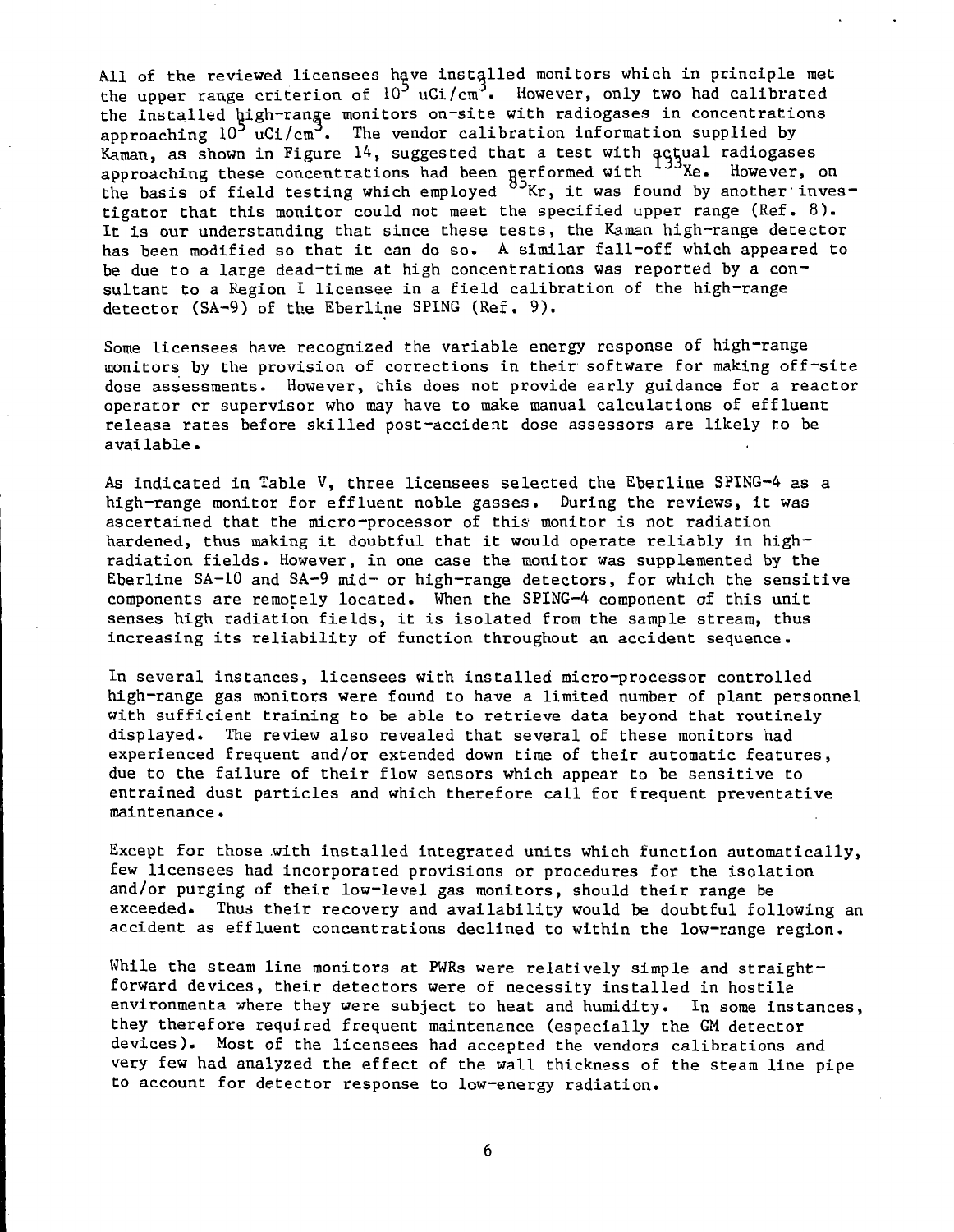B. Sampling and Analysis of Plant Effluents

The principal deficiency encountered in the review of arrangements for the sampling of radioiodines and particulates was the inability of licensees to document that their sampling systems could collect representative samples. This is particularly so for those with long sampling lines, in which considerable deposition losses of elemental radioiodines could occur even when installed in accordance with the design guidance of ANSI N13.1-1969.

The transmission of elemental iodines through long sampling lines has been measured under controlled conditions in the laboratory by Unrein et al (Ref. 10), Their studies suggest that it depends upon the relative rates of deposition and resuspension from their walls. Transmission factors greater than 50% were found for  $l$ " sampling lines at flow rates of  $2-3$  cfm, for injection periods of several hours. However, these studies did not indicate how long it took to reach equilibrium between deposition and resuspension after an initial injection. Only a small fraction (<1%) of the injected elemental iodine was transmitted through the 1/4" sampling line with a 0.06 cfm flow rate as utilized in the General Atomics WRGM, which is shown schematically in Figure 15.

The NRC's proposed guidance suggests that the closest approximation to repre~ sentativeness may be achieved at equilibrium, when deposition and reentrainment or re-suspension are equal. This could be expected to occur most rapidly in a continuously operated system, rather than one in which flow is initiated only upon the occurrence of higher-range concentrations. The Kaman and the Eberline AXM-1 monitors approximate this in that, upon an indication of abnormal gas concentrations, they isokinetically obtain a small local sidestream flow (of a few hundred  $cm^2/min$ ) from the low-range monitoring/sampling line, in which a much greater flow (1-2 cfm) is maintained.

From the reviews, it was apparent that most architect/engineers and licensees have been aware of the need for the heat tracing of sampling lines when they are exposed to "outdoor" conditions. However, it was also apparent that some of them have not recognized a similar need for the heat tracing of long indoor horizontal sampling lines in which condensation could occur, especially under the high moisture loads of some accident sequences. In a few reviews condensation was found in the sampling medium of the "standby" sampling positions.

Although II.F.1-2 calls for continuous sampling, the procedures of five licensees called only for the analysis of a grab sample to be collected postaccident over a short period of time (to limit the amount collected to the capability of their laboratory Ge-Li analysis systems), with no indication of how they would evaluate the preceding sample to establish the total amount released from the onset of accident conditions.

In several instances, which included the three SPING-4s, the three SAI RAGEMS and one licensee devised installation, the filter assembly for the collection of particulates and iodines was either unshielded or inadequately shielded. None had conducted an analysis to assure that with such an arrangement, the samples could be collected, retained and transported within the GDC-19 dose limits (5 rem whole body and 75 rem to the extremities). It should be noted that by two successive 1/200 dilutions, the RAGEMS should collect only relatively low activity samples even under accident conditions.

 $\overline{7}$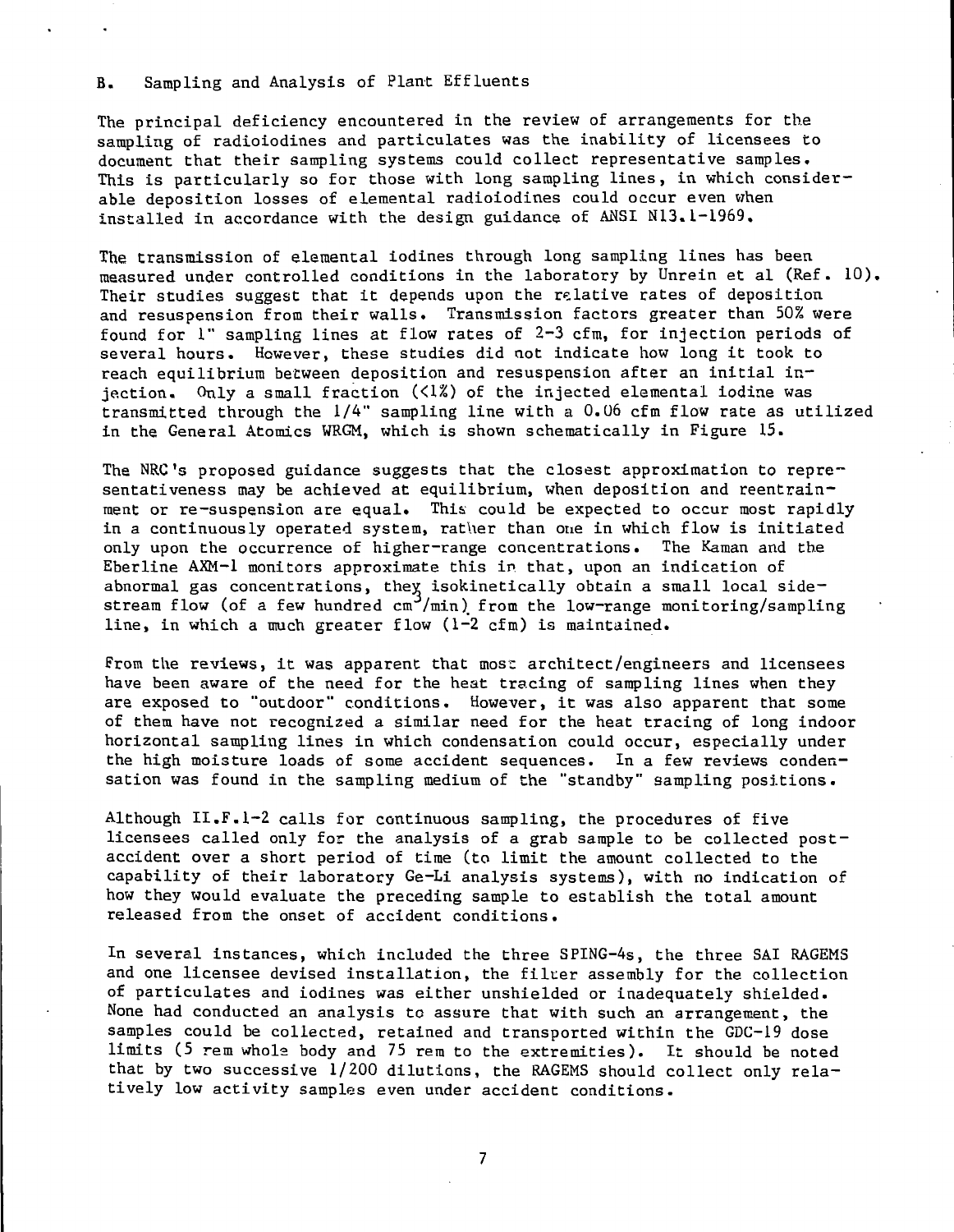All of the licensees had Ag-Zeolite collection media available for sampling under accident conditions. Almost all of the installations provided for isokinetic sampling at normal stack flow rates, but only a few could maintain it if large deviations from these flows were to occur under accident conditions. Of those that could not, none had developed correction factors, as called for in Item II.F.1-2.

Only a few licensees had developed adequate procedures for the analysis of high activity samples, in which the collected activity might considerably exceed the upper limit which could be analyzed by their GeLi counting and analysis systems. Although several had established procedures for counting samples with greater than normal activity in a geometry distant from the detector, only a few would be able to cope with samples approaching the  $85-170$ Gi of radioiodines which would be collected at a concentration of 100 uCi/cm at normal flow rates of  $l-2$  cfm for the stipulated  $30$ -minute sampling period.

## VI, COMMENTS AND RECOMMENDATIONS

Except for the GE designed PASS, which was basically the same except for variations in sample line arrangements and the associated valves at individual facilities, a wide variety in PASS systems were encountered in the reviews which have been conducted over the past two years. Many required frequent and considerable attention to keep them fully operational and all required frequent retraining to maintain operator proficiency with their controls and their detailed operating procedures.

The example of the one in-line system which is also used for routine sampling suggests that the readiness and availability of the other systems could be enhanced if they were too were also periodically used for routine sampling, in between the infrequent occasions they are utilized for exercises or mandatory retraining.

A wide variety of approaches to the monitoring of noble gases and the sampling of particulates and radioiodines in high concentrations have also been encountered in the reviews.

If the monitoring requirements were solely those for the noble gases, ion chambers would seem the most straightforward detectors, in view of their simplicity, wide range capability, and linear energy response characteristics. However, they are relatively insensitive and therefore require a large volume of contained gas which is difficult to shield from extraneous radiations. An example of one such installation is shown in Figure 16. The  $0.1"$  - thick steel wall in which the detector was housed would have a large absorption for low energy photons, such as those from <sup>100</sup>Xe, compared to a much smaller absorption of the higher energy photons from shorter-lived noble gases.

The integrated monitoring/sampling devices which incorporate microprocessor data handling and control accomplish the full range requirements of Item II.F-1.1 by routing the flow to more then one detector, each of which is designed to be sensitive to portions of the full range requirement. This permits the isolation of their low-range detectors during periods of high concentrations. It also facilitates the routing of flow to a selected shielded filter assembly at the same time. Their additional ability to store and to provide a history of release rates over time makes them attractive for both routine and accident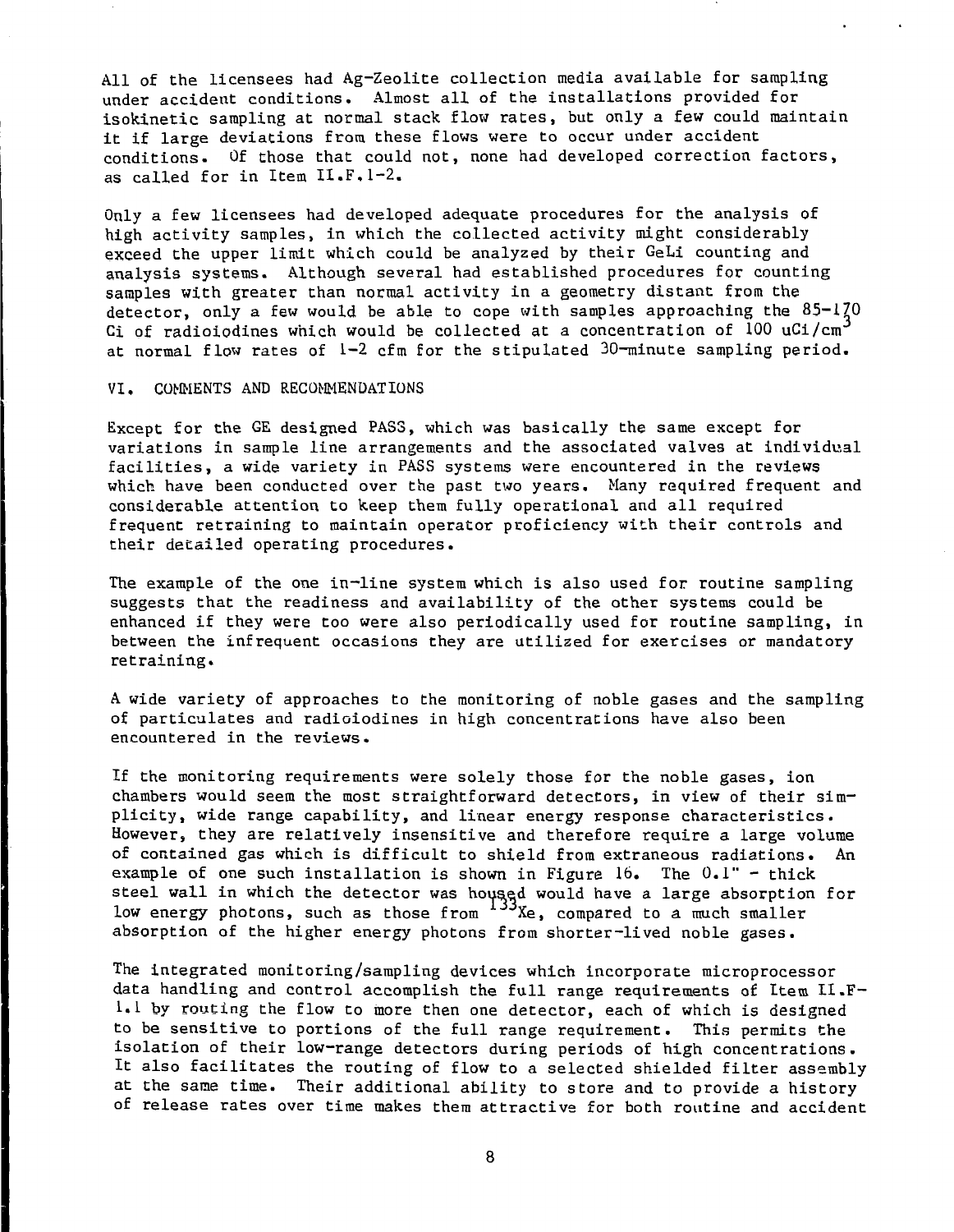monitoring. Additionally, the use of a monitor for every-day purposes adds to its reliability for accident monitoring. If not so utilized, these monitors require regular surveillance and maintenance to assure their availability.

Much of the confusion over the use of the  $^{133}\rm{Xe}$  equivalent concept in the calibration of high-range noble gas monitors could be elminated by the adoption of the "Ci-Mev" concept as described by Mourad (Ref. 11). A simplified version of the same concept, which utilizes the average noble gas energy as a function of time post-shut down is shown in Figure 17, Its use in dose calculations, was described by Lahti at the 1985 Annual Meeting of the Health Physics Society (Ref, 12).

To minimize the ambient post-accident radiation fields in their vicinity, most of the post-accident monitors and/or samplers have been located at considerable distances from the points of effluent release, thus necessitating long sampling lines ( $t$  pically 1" x 100-250"). This creates a dilemma between the desirability of maintaining a high flow rate in the sample line so as to minimize deposition losses and the desirability of minimizing the amount of collected radioactivity on the sampler. It is solved in sone monitors, by the provision of a second stage of isokinetic sampling with a probe situated within the high-flow line close to the sampling head, but with a much small flow (a few hundred cm<sup>-</sup>/min) through the "high-concentration" sampler. This seems desirable on the grounds of both convenience in handling and analysis and of ALARA considerations.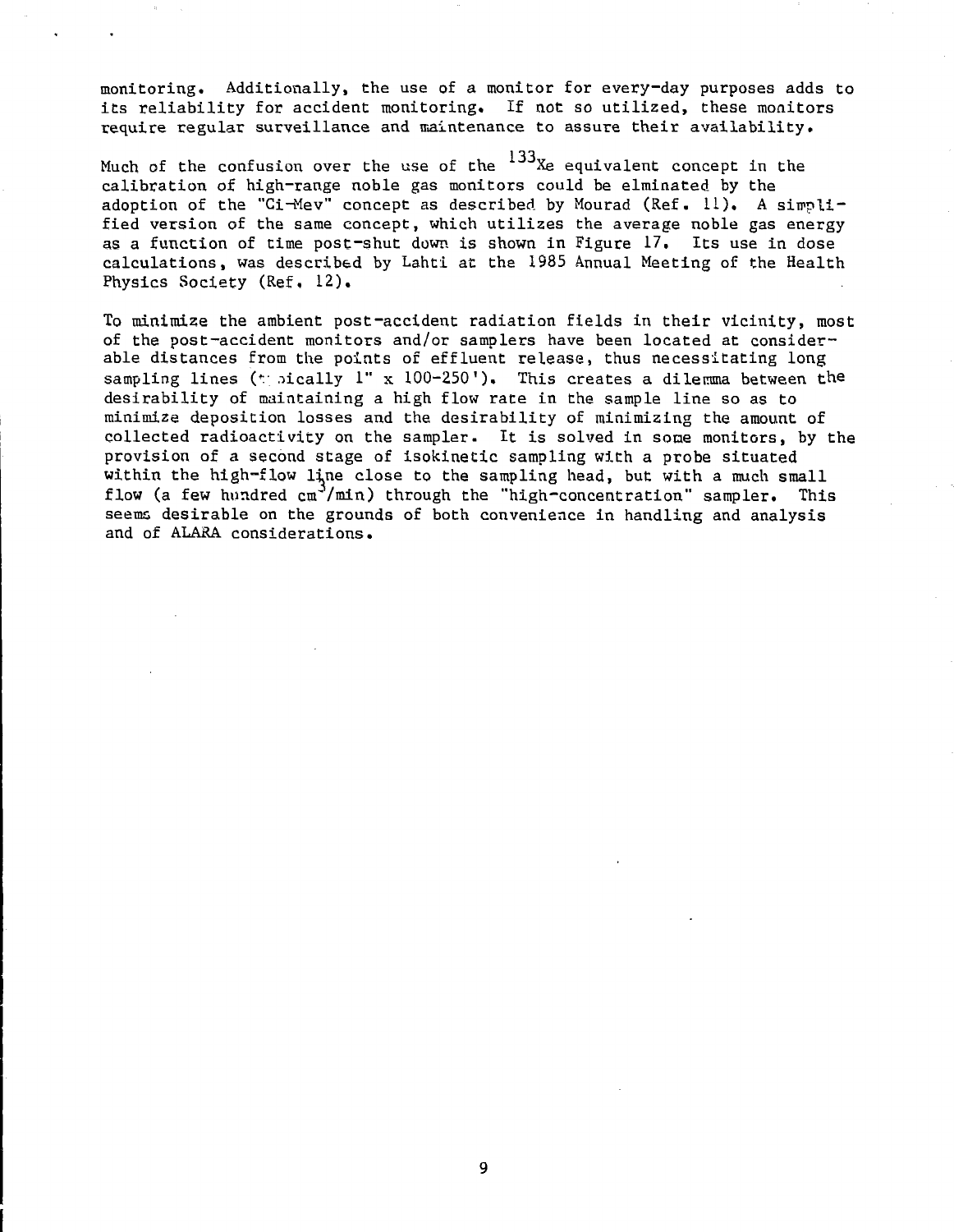## TABLE I

 $\mathbf{r} = \mathbf{r} \times \mathbf{r}$ 

 $\sim$ 

## INVENTORY OF MAJOR FISSION PRODUCTS IN A REFERENCE PLANT OPERATED AT 3651 MWt FOR THREE YEARS

|                 | Group<br>(Rogevin Report) | Isotope*    | Half-Life          | Inventory**<br>$10^6$ Ci |
|-----------------|---------------------------|-------------|--------------------|--------------------------|
| Noble gases     | I                         | $Kr-85m$    | 4,48h              | 24.6                     |
|                 |                           | $Kr-85$     | 10.72y             | 1.1                      |
|                 |                           | $Kr-87$     | 76.3 <sub>m</sub>  | 47.1                     |
|                 |                           | $Kr-88$     | 2.84h              | 66.8                     |
|                 |                           | $Xe-133$    | 5.25d              | 202.0                    |
|                 |                           | $X6-135$    | 9.11h              | 26.1                     |
| Halogens        | $\bm{I}\bm{I}$            | $1 - 131$   | 8.04d              | 96.0                     |
|                 |                           | $I - 132$   | 2.3 <sub>h</sub>   | 140                      |
|                 |                           | $I - 133$   | 20.8 <sub>h</sub>  | 201                      |
|                 |                           | $I - 134$   | 52.6 <sub>m</sub>  | 221                      |
|                 |                           | $I-135$     | 6.61 <sub>h</sub>  | 189                      |
| Alkali Metals   | III                       | $Cs - 134$  | $\sim 06$ y        | 19.6                     |
|                 |                           | $Cs - 137$  | 30.17y             | 12.1                     |
|                 |                           | $Cs-138$    | 32.2 <sub>m</sub>  | 178.0                    |
|                 |                           |             |                    |                          |
| Tellurium Group | IV                        | $Te-132$    | 78.2h              | 138                      |
| Alkaline Earths | v                         | $Sr-91$     | 9.5 <sub>h</sub>   | 115                      |
|                 |                           | $Sr-92$     | 2.7lh              | 123                      |
|                 |                           | $Ba-140$    | 12.8d              | 173                      |
| Noble Metals    | VI                        | $Mo-99$     | 66.02 <sub>h</sub> | 183                      |
|                 |                           | $Ru-103$    | 39.4d              | 155                      |
|                 |                           |             |                    |                          |
| Rare Earths     | VII                       | $Y-92$      | 3.54h              | 124                      |
|                 |                           | $La-140$    | 40.2 <sub>h</sub>  | 184                      |
|                 |                           | $Ce-141$    | 32.5d              | 161                      |
|                 |                           | $Ce-144$    | 284.3d             | 129                      |
| Refractories    | VIII                      | $z_{r}$ -95 | 64.0d              | 161                      |
|                 |                           | $Zr-97$     | 16.9 <sub>h</sub>  | 166                      |

\* Only the representative isotopes which have relatively large inventory and considered to be easy to measure are listed here.

\*\* At the time of reactor shutdown.

10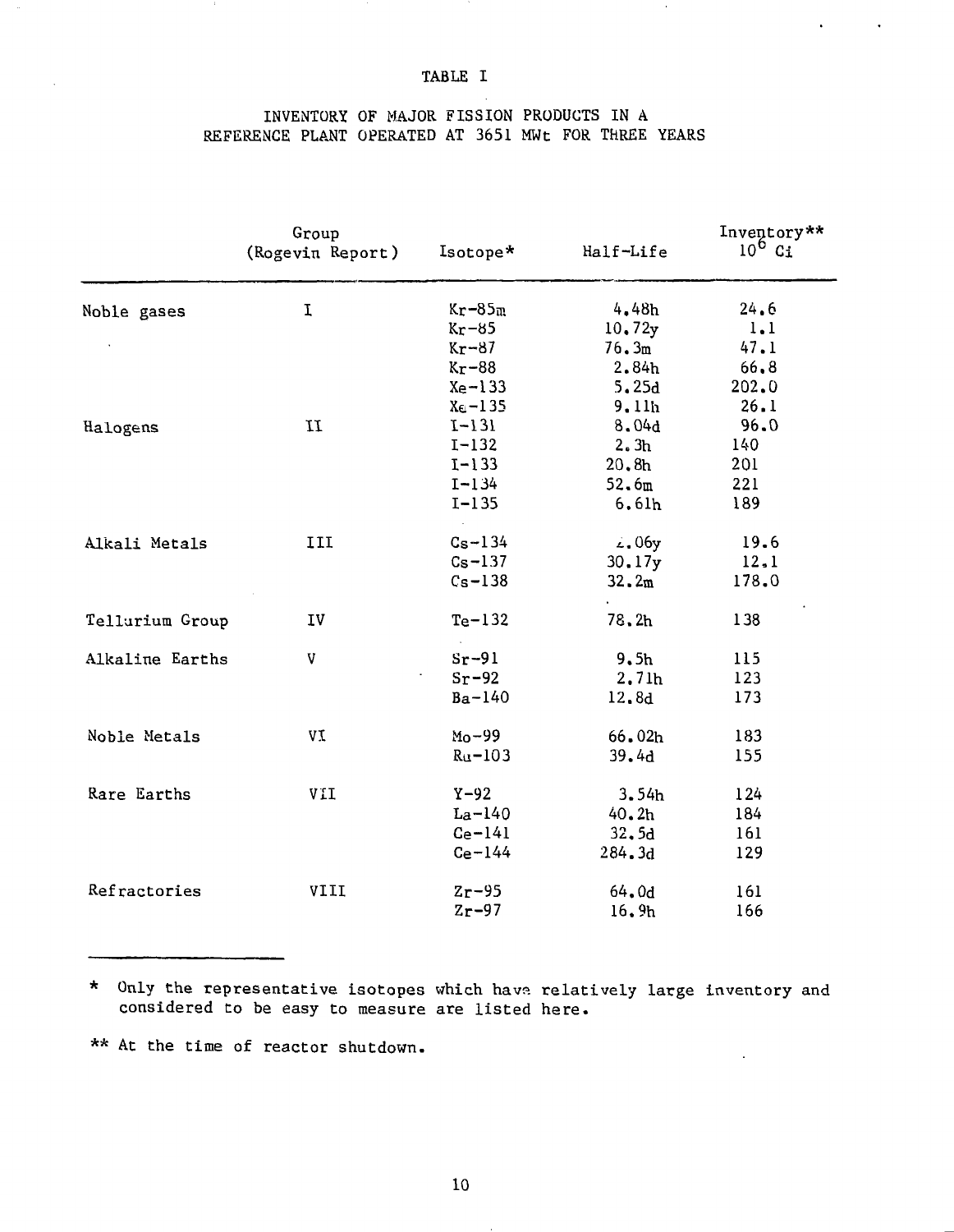## TABLE II

## SUMMARY OF INSTALLED POST-ACCIDENT SAMPLING SYSTEMS

## Sample Collection (no on-line analysis capability)

| Design           | No. | Remarks |
|------------------|-----|---------|
| Licensee<br>G.E. | Q   |         |

 $\mathbf{r}$ 

 $\mathbf{r}$ 

Sample collection (limited on-line analysis capability)

| Design           | No.            | Remarks                             |
|------------------|----------------|-------------------------------------|
| General Dynamics | $\overline{2}$ | In-line-pH, Cond.                   |
| Quadrex          |                | In-line-pH, B, Cl                   |
| Sentry           |                | In-line-pH, Cond, Dis 0, Dis H      |
|                  |                | In-line-pH, Cond,<br>DO, Dis H, C1  |
| Stone & Webster  |                | In-line-isotopic analysis pH, B, Cl |

 $\frac{1}{4}$ 

## Full in-line analysis capability (including isotopic)

| <u>Design</u>   | No. | Remarks |
|-----------------|-----|---------|
| Sentry          |     |         |
| Combustion Eng. |     |         |

 $\frac{1}{2}$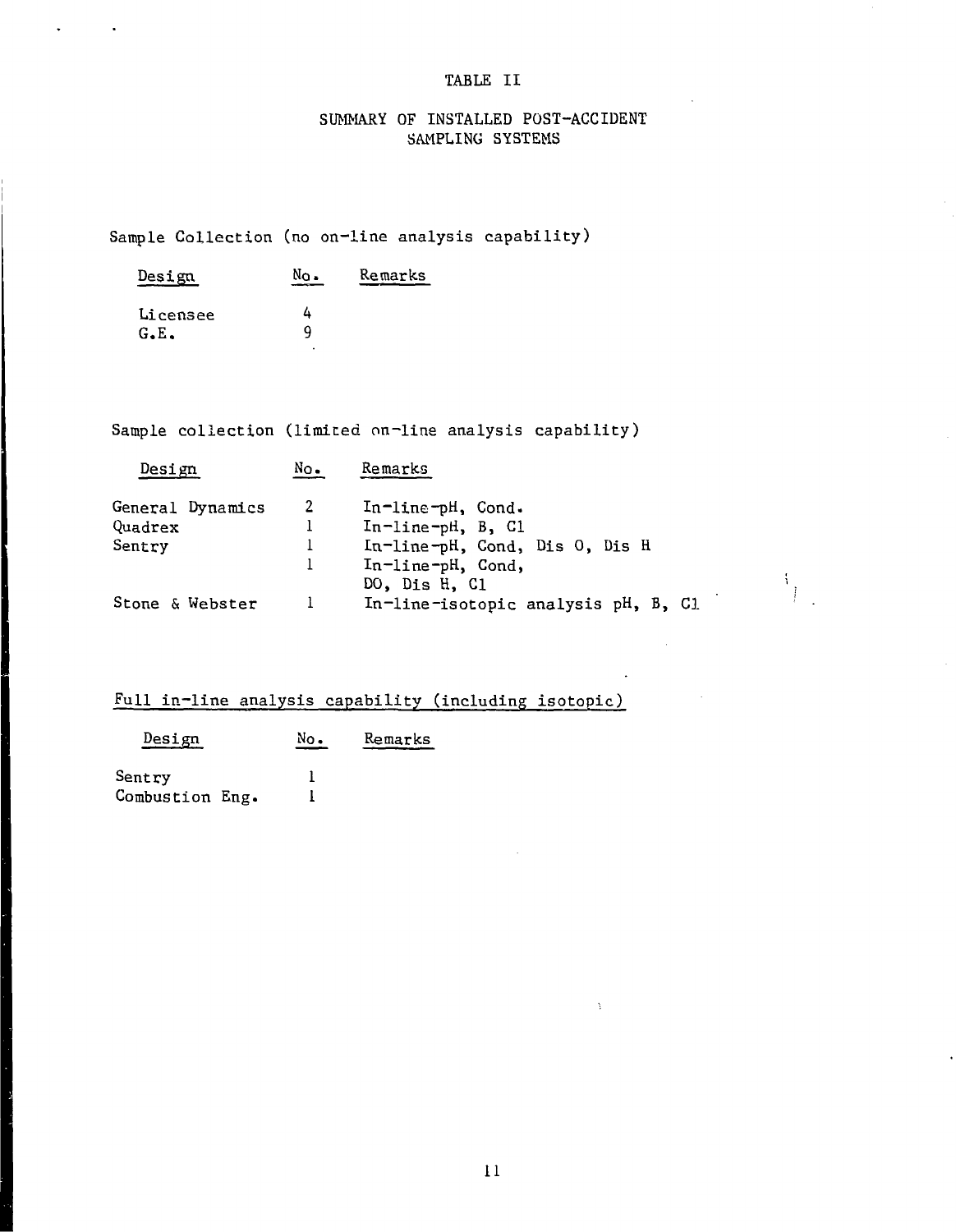## TABLE III

 $\mathbf{q} = \mathbf{q} \times \mathbf{q}$  ,  $\mathbf{q} = \mathbf{q}$ 

 $\sim$ 

## PRINCIPAL DEFICIENCIES IDENTIFIED IN REVIEW OF POST-ACCIDENT SAMPLING SYSTEMS

| Frequency      | Deficiency                                                                                                                                                                  |
|----------------|-----------------------------------------------------------------------------------------------------------------------------------------------------------------------------|
| 12             | Inadequate surveillance and maintenance program                                                                                                                             |
| $_{11}$        | Inadequate purge times                                                                                                                                                      |
| 10             | Non-representativeness of radioicdines in containment air<br>sample                                                                                                         |
| 10             | Inadequate time and motion studies to document that shielding<br>in sample room and/or of sample during transport sufficient to<br>enable operation within GDC-19 criteria. |
| $\overline{7}$ | Improper pressure and/or temperature corrections                                                                                                                            |
| 7              | Procedures inadequate or in need of revision to conform<br>to actual operation of PASS                                                                                      |
| 5              | Dilution beyond the range capability of the analytical<br>procedure                                                                                                         |
| 5.             | Moisture carry over into gas chamber during gas stripping                                                                                                                   |
| 4              | Inadequate assurance of sample flow (no flow meter installed)                                                                                                               |
| 4              | Insufficient or no backup for one or more in-line analyses                                                                                                                  |
| 3              | Inadequate test of all features of system by licensee prior<br>to on-site review                                                                                            |
| 3              | Inadequate training or insufficient number of trained<br>personnel to assure ability to operate system during post-<br>accident conditions.                                 |
| 3              | Inadequate assurance that sample could be obtained when<br>reactor depressurized (no pump in PASS).                                                                         |
| 3              | Needle bent during attempt to perforate septum of sample<br>collection vial                                                                                                 |
| 3              | Improper interpretation of flow produced by critical orifice<br>(or of pressure required to maintain design flow)                                                           |
| 3              | Unsuitable cask/shield vial for sample transport                                                                                                                            |
| 3              | Volume delivered by ball valve (for dilution) not established<br>by actual measurement                                                                                      |
| 3              | Chemical analysis procedure not adequately tested for possible<br>interferences                                                                                             |
| 2              | Sample not returned to containment                                                                                                                                          |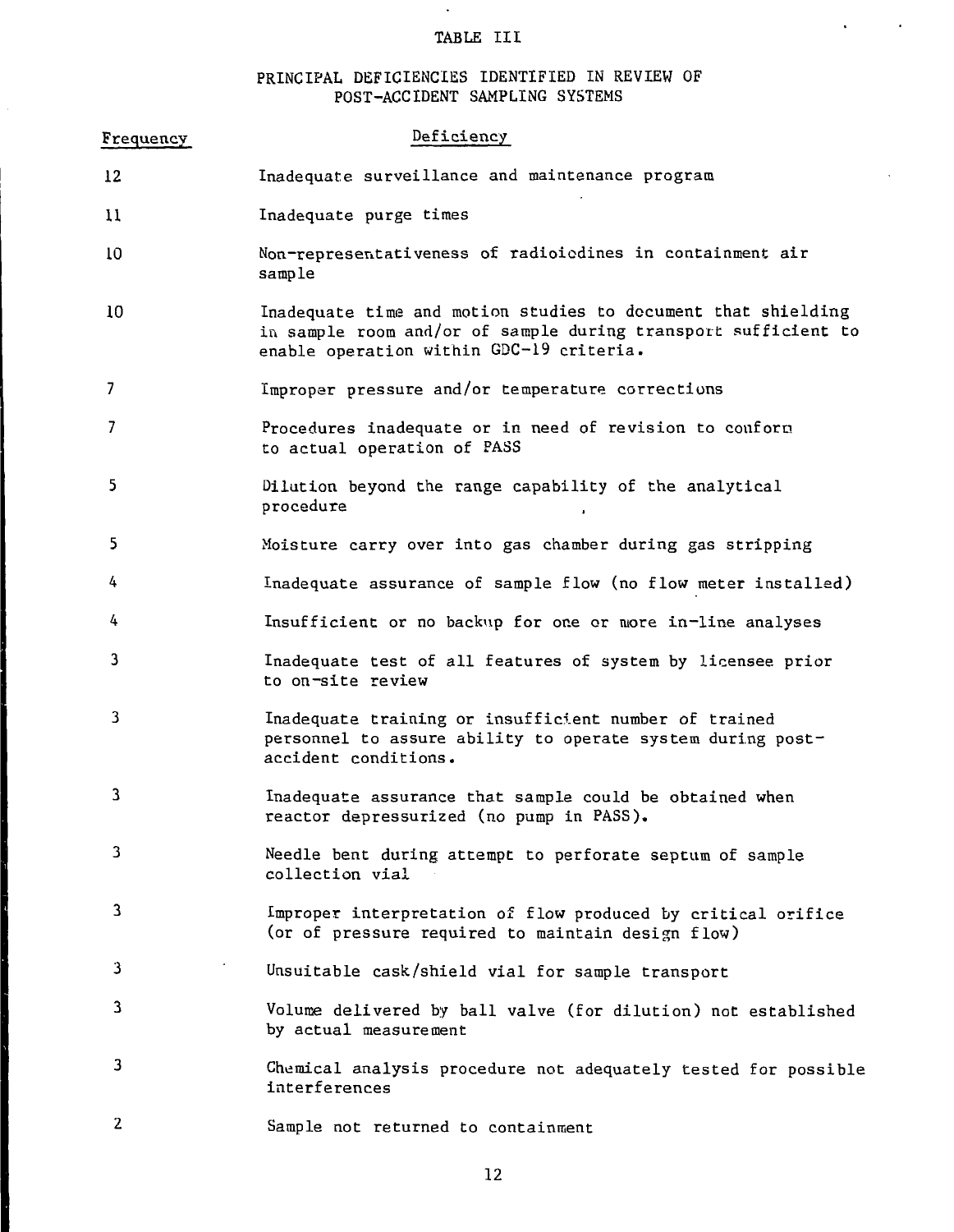| TABLE |  |
|-------|--|
|       |  |

## SUMMARY OF INSTALLED MID- AND HIGH-RANGE NOBLE GAS MONITORS

 $\bullet$ 

 $\bullet$ 

 $\bullet$ 

 $\ddot{\phantom{a}}$ 

|                | No. Range        | Detector                           | Vendor                                                  | Model             | Operating<br>Mode | Data<br>Processor | Background<br>Subtraction |
|----------------|------------------|------------------------------------|---------------------------------------------------------|-------------------|-------------------|-------------------|---------------------------|
| $On$ -Line     |                  |                                    |                                                         |                   |                   |                   |                           |
| $\overline{2}$ |                  | Mid/High Ion Chamber (1) GA        | (1) Victoreen                                           | $RD-2A$<br>847    | Continuous        | No                | No                        |
|                | Off-Line         |                                    |                                                         |                   |                   |                   |                           |
|                | Gas Only         |                                    |                                                         |                   |                   |                   |                           |
| $\mathbf{1}$   | Mid/High Plastic |                                    | <b>NMC</b>                                              | $GA-270$          | High Alarm        | No                | No                        |
| $\mathbf{1}$   | Mid<br>High      | <b>GM</b><br>Ion Chamber Victoreen | Victoreen                                               | 847               | Continuous        | No                | No                        |
| 3              | Mid/High         | Ion Chamber Victoreen              |                                                         | 847               | Continuous        | No                | No                        |
| I.             |                  |                                    | Mid/High Ion Chamber Reuter-Stokes                      | $C4 - 2510 - 101$ | High alarm        | No                | N <sub>O</sub>            |
|                |                  |                                    | Integrated Gas Monitors and Particulate-Iodine Samplers |                   |                   |                   |                           |
| 6              | Mid<br>High      | $Cd-Te$<br>$Cd-Te$                 | GA                                                      | <b>WRCM</b>       | High Alarm        | Yes               | No                        |
| 3              | Mid<br>High      | GM<br>${\rm GM}$                   | Eberline                                                | $SPING-4$         | Continuous        | Yes               | Yes                       |
| $\overline{a}$ | Mid<br>High      | ${\rm GM}$<br>${\sf GM}$           | Kaman                                                   | KGM-HRH           | High Alarm        | Yes               | No                        |
| $\bf{l}$       | Mid/High         | $Ge-Li$                            | SAI                                                     | <b>RAGEMS</b>     | Continuous        | Yes               | .<br>NA                   |
| $\mathbf{1}$   | Mid<br>High      | ${\bf GM}$<br>GM                   | Eberline                                                | $AXM-1$           | High Alarm        | Yes               | Yes                       |

 $\sim 10^7$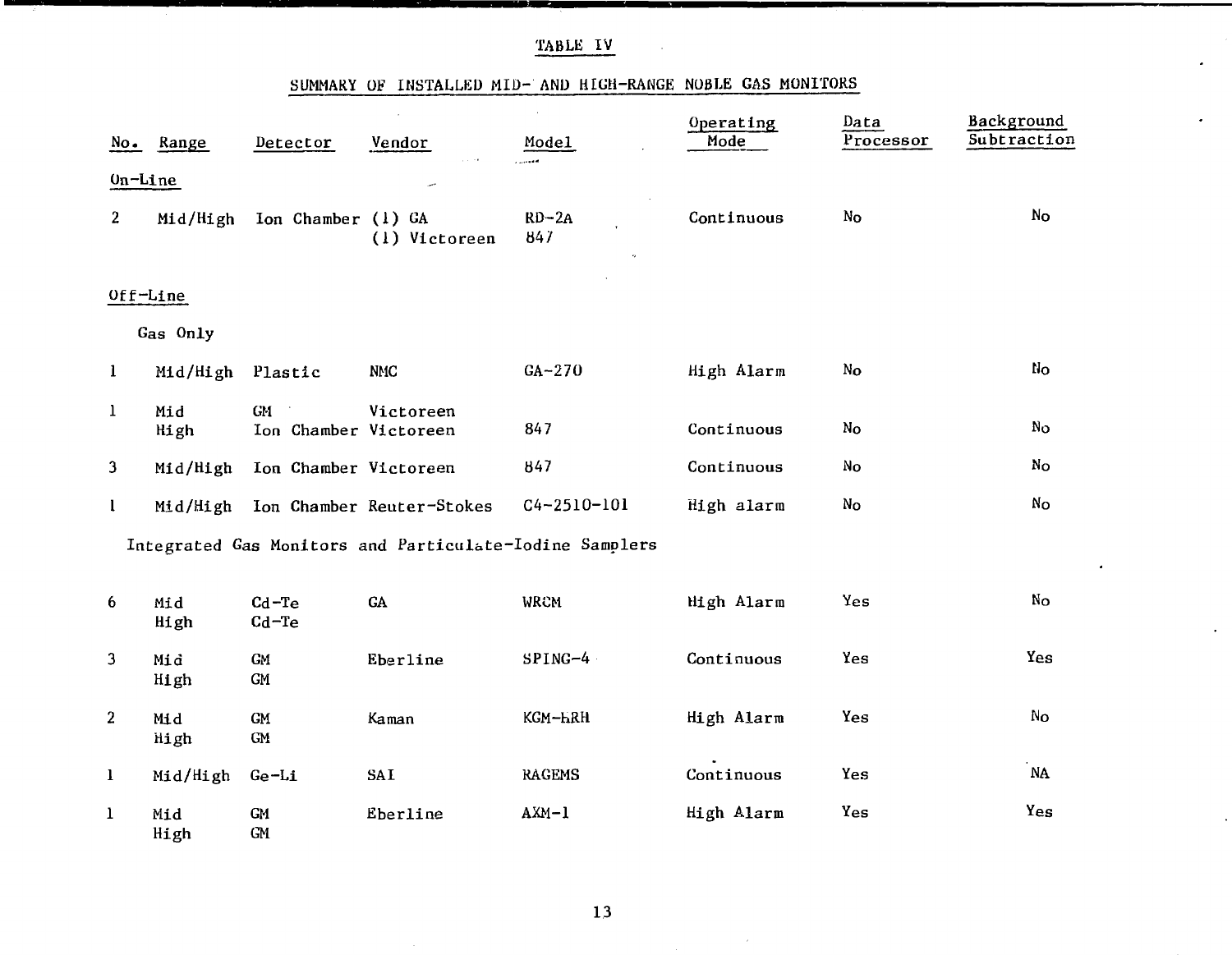TABLE V

| CONCENTRATIONS FOR VENDOR CALIBRATIONS OF II F. 1-1 HIGH RANGE MONITORS |  |  |  |  |  |
|-------------------------------------------------------------------------|--|--|--|--|--|
|                                                                         |  |  |  |  |  |

|                                    | 133 <sub>Xe</sub><br>Concentrations<br>uCi/cm <sup>3</sup> | $85_{\text{Kr}}$<br>Concentrations<br>$uCi/cm^3$ |
|------------------------------------|------------------------------------------------------------|--------------------------------------------------|
| Eberline                           |                                                            |                                                  |
| Mid-Range SPING<br>$NGD-1 (SA-13)$ | 0.13                                                       | 0.47                                             |
| High-Range SPING<br>$AXM-1(SA-14)$ | $0 - 26$                                                   | 1.47                                             |
| $SA-15$ , $SA-9$                   | 1.75                                                       | 9.98                                             |
| General Atomics                    |                                                            |                                                  |
| Mid/High Range-WRCM                | 0.65                                                       | $11.1*$                                          |
| Kaman                              |                                                            |                                                  |
| High-Range-HRH                     | 5x10 <sup>4</sup>                                          | $1.5x10^{5*}$                                    |

Based on calibration data supplied by vendor, as inferred for NBS Reference Date.

 $\ddot{\bullet}$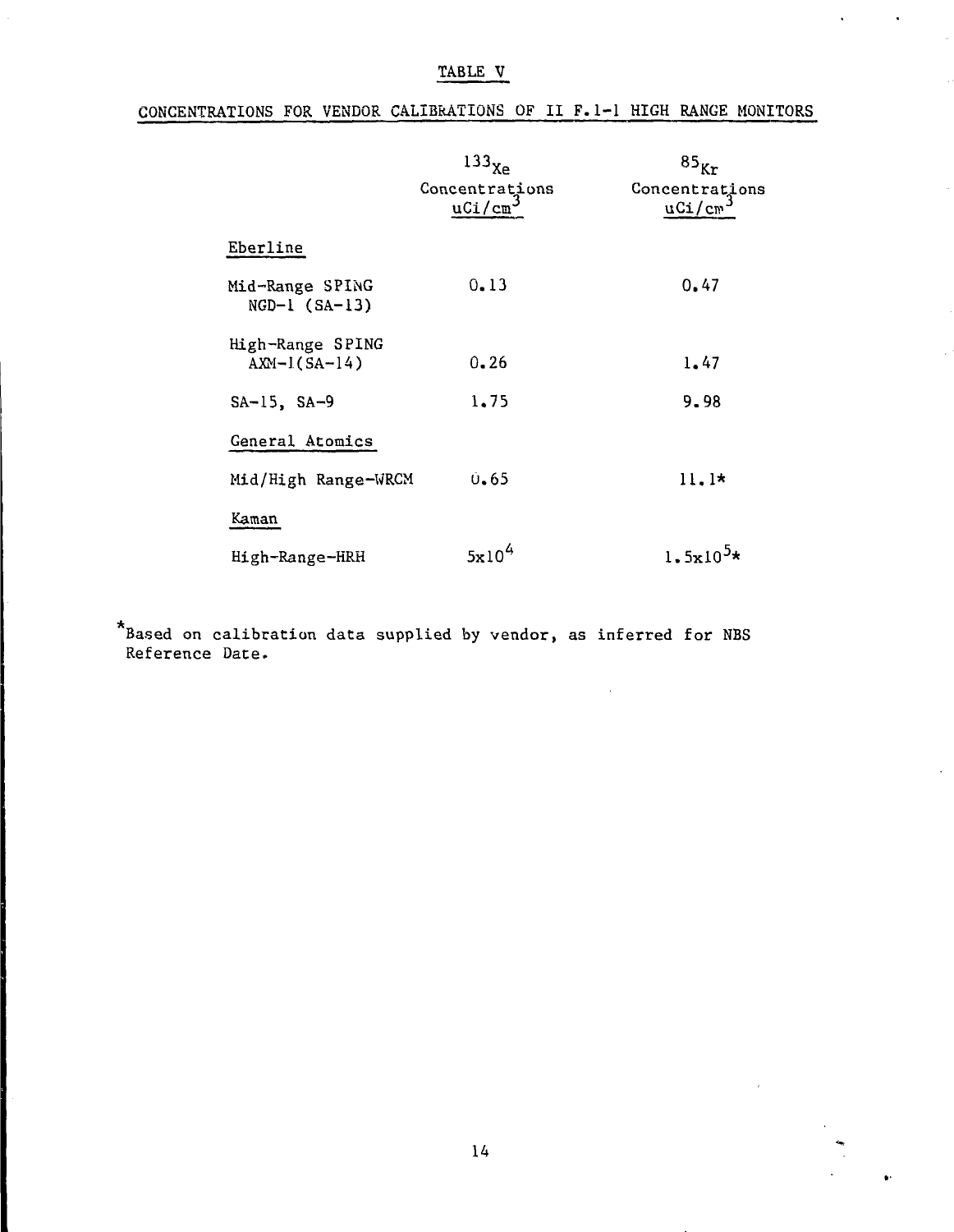## TABLE VI

 $\bullet$  .

# SAMPLING AND ANALYSIS OF PLANT EFFLUENTS, II.F.1-2

|                                                  | Independent Utility Design   |                          |               |                     |                |                        |                               |
|--------------------------------------------------|------------------------------|--------------------------|---------------|---------------------|----------------|------------------------|-------------------------------|
| $\underline{\overset{N_{\Omega}}{\phantom{N}}.}$ | Range                        | Vendor                   | Model         | Sample<br>Positions | Shielded       | Filter Selection       | Remarks                       |
| 5                                                | $\overline{\phantom{0}}$     | $\overline{\phantom{0}}$ | -             | ı                   | Yes            |                        | (In each<br>instance)         |
|                                                  | Vendor Design                |                          |               |                     |                |                        |                               |
| 1                                                |                              | NRC Ind.                 | $MAP-5$       | 3                   | Yes            | Local/remote control   | Timed sample                  |
| 1                                                | $\qquad \qquad \blacksquare$ | Kaman                    | <b>HRH</b>    | T.                  | Yes            |                        |                               |
|                                                  | Integrated Units             |                          |               |                     |                |                        |                               |
| 5.                                               | Mid/High                     | GA                       | <b>WRGM</b>   | 3                   | Yes            | Local/remote control   | Timed sample                  |
| $\mathbf{3}$                                     | Mid/High                     | Eberline                 | SPING-4       | $\mathbf{1}$        | N <sub>O</sub> | Fixed                  |                               |
| 2 <sup>1</sup>                                   | Mid/High                     | Kaman                    | KGM-HRH       | 3                   | Yes            | Automatic (GM Monitor) | Automatically<br>timed sample |
| 3                                                | A11                          | SAI                      | <b>RAGEMS</b> | $1*$                | Yes            | Automatic              | Note 1                        |
| $\bf{l}$                                         | Mid/High                     | Eberline                 | $AXM-1$       | 1                   | Yes            | Fixed (GM Monitor)     |                               |

Note: One licensee has installed this system, but does not utilize its Ge-Li detection feature.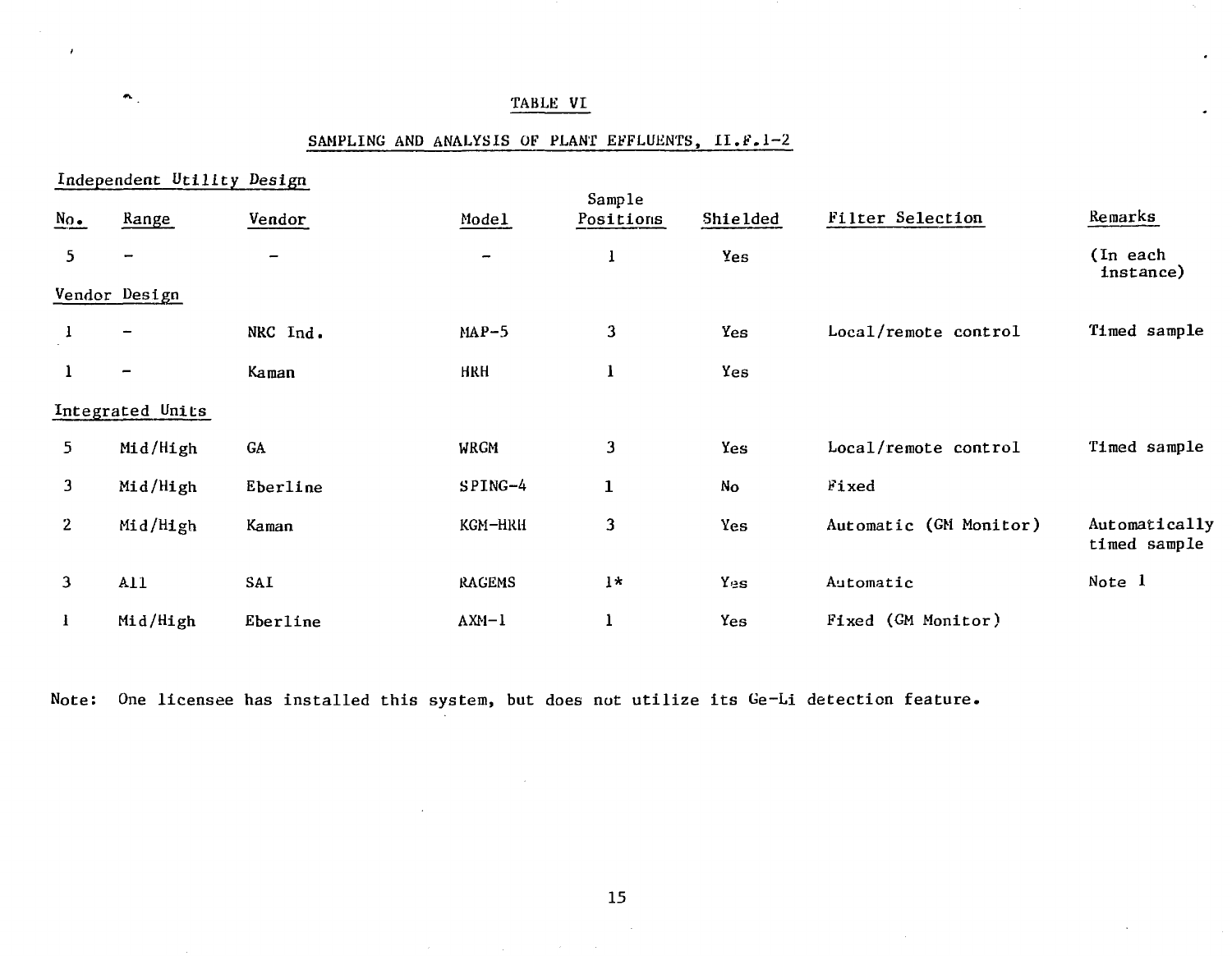#### ACKNOWLEDGEMENTS

The participation in the gathering and interpretation of data in these reviews by John Baum, Alan Kuehner, Edward Lessard, Robert Miltenberger, Stephen Musolino, Norman Rohrig, and Christopher Weilandics of the staff of the Safety and Environmental Protection Division of Brookhaven National Laboratory and of Marie Miller and Ronald Nimitz of the staff of the Emergency Preparedness and Radiological Protection Branch of the US NRC, Region I is gratefully acknowledged.

Appreciation is also appropriate for the typist, Marie Cooney who prepared the text of many revisions of the reports and of this manuscript.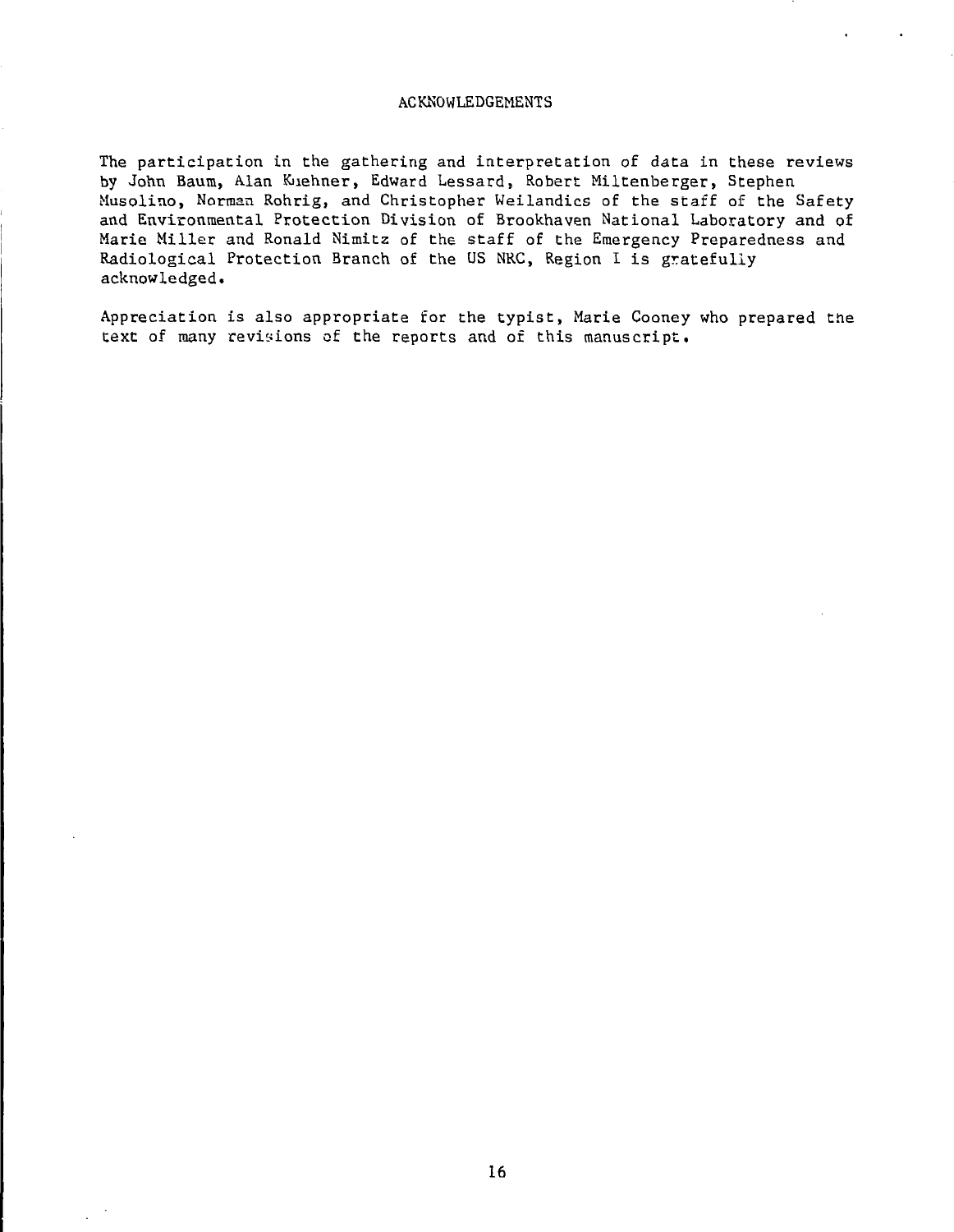#### REFERENCES

- 1. US NRC, "TMI-2 Lessons Learned Task Force Status Report and Short-Term Recommendations", NUREG-0578 (July 1979)
- 2. US NRC, "Action Plans for Implementing Recommendations of the President 's Commission and other Studies of the TMI-2 Accident", NUREG-0660 (May 1980)
- 3. US NRC, "Clarification of TMI Action Plan Requirements", NUREG-0737 (November 1980)
- 4. M. Rogevin et al "Three Mile Island: A Report to the Commissioners and to the Public" US NRC (1980)
- 5. C.C. Lin, "Procedures for the Determination of the Extent of Core Damage Under Accident Conditions", NEQO-22215 (August 1982)
- 6. L.A. Cunningham, "Counterpart Meeting on Post Accident Sampling (PASS) and Radiological Effluent Technical Specifications - April 24-26, 1984" Internal NRC Memo (5/16/84)
- 7. D.G. Eisenhut, "Proposed Guidance for Calibration and Surveillance Requirements for Equipment Provided to Meet Item II.F.I Attachments 1, 2 and 3, NUREG-0737", Memorandum to Regional Administrators (Aug. 16, 1982)
- 8. D, McClure, "Accident Range Monitor Response" HPS Newsletter, 18:6 pg. 7 (1985)
- 9. J.W. Holloway, "Calibration of Eberline SPING-4 High Range Noble Gas Monitors at Susquehanna Steam Electric Station", RCT-8307 (Feb., 1983)
- 10. P.J. Unrein et al, "Transmission of Radioiodines Through Sampling Lines", Proceedings of the 18th DOE Nuclear Airborne Waste Management and Air Cleaning Conference, CONF-840806, Vol. 1, p. 98-114 (1985)
- 11. R. Mourad "The Use of Ci-Mev in Evaluating the Effective Dose Equivalent from Noble-Gas Releases to the Atmosphere" Presented at the 5th Annual Meeting of the Canadian Radiation Protection Association (CRPA), April 30- May 3, 1984. Author's address: Atomic Energy of Canada, Sheridan Park Research Community, Missisauga, Ontario L5K 1B2.
- 12. G.p. Lahti et al., "Off-site Dose Assessment for Emergency Planning A New Convenient Manual Method", Presented at 30th Annual Meeting of the Health Physics Society, Chicago, IL, May 1985. Address: Sargent & Lundy, 55 East Munroe, Chicago, IL 60603.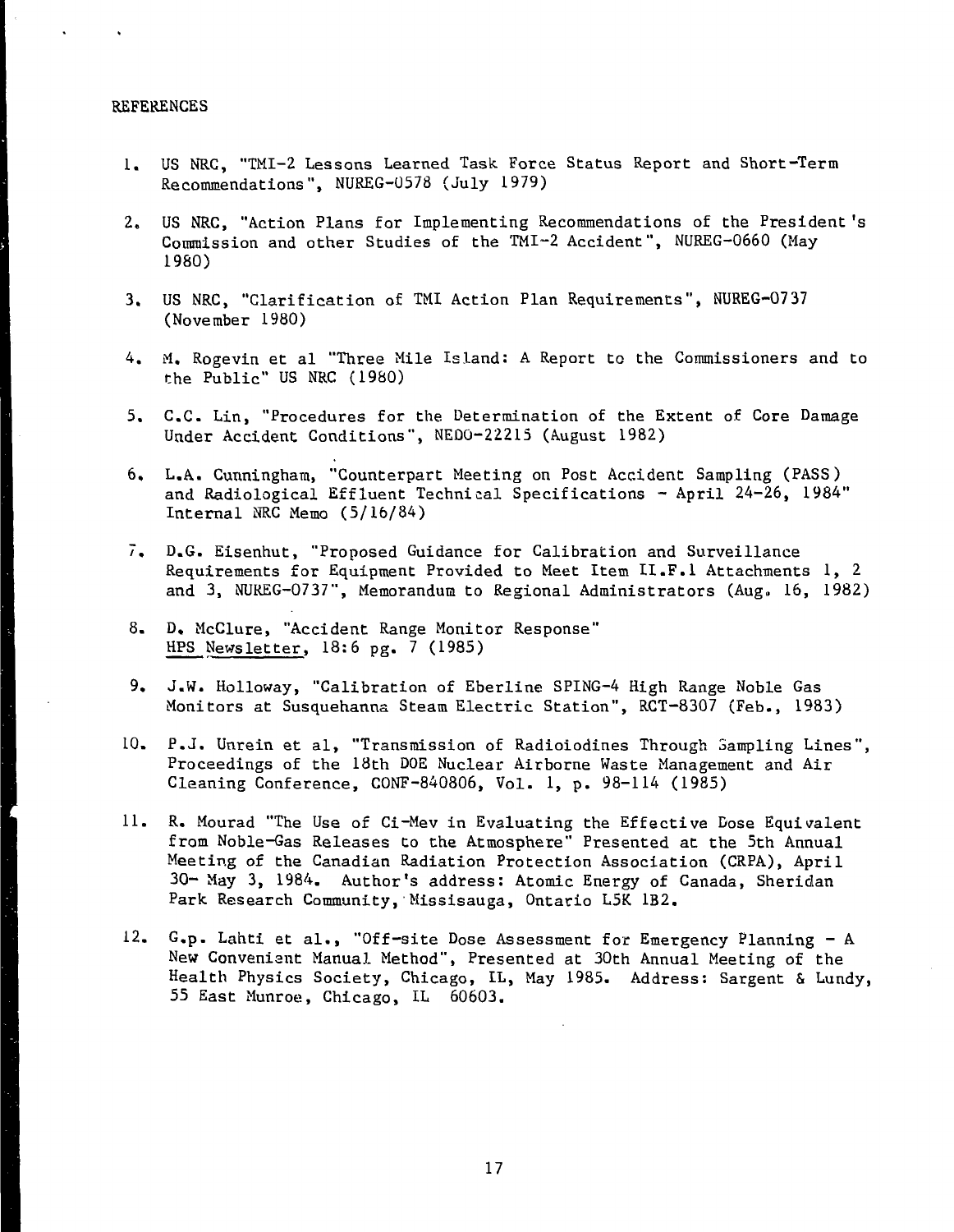# Figure 1

 $\bar{z}$ 

PASS LIQUID SAMPLING SIMPLIFIED PAID

 $\bullet$ 

¥.

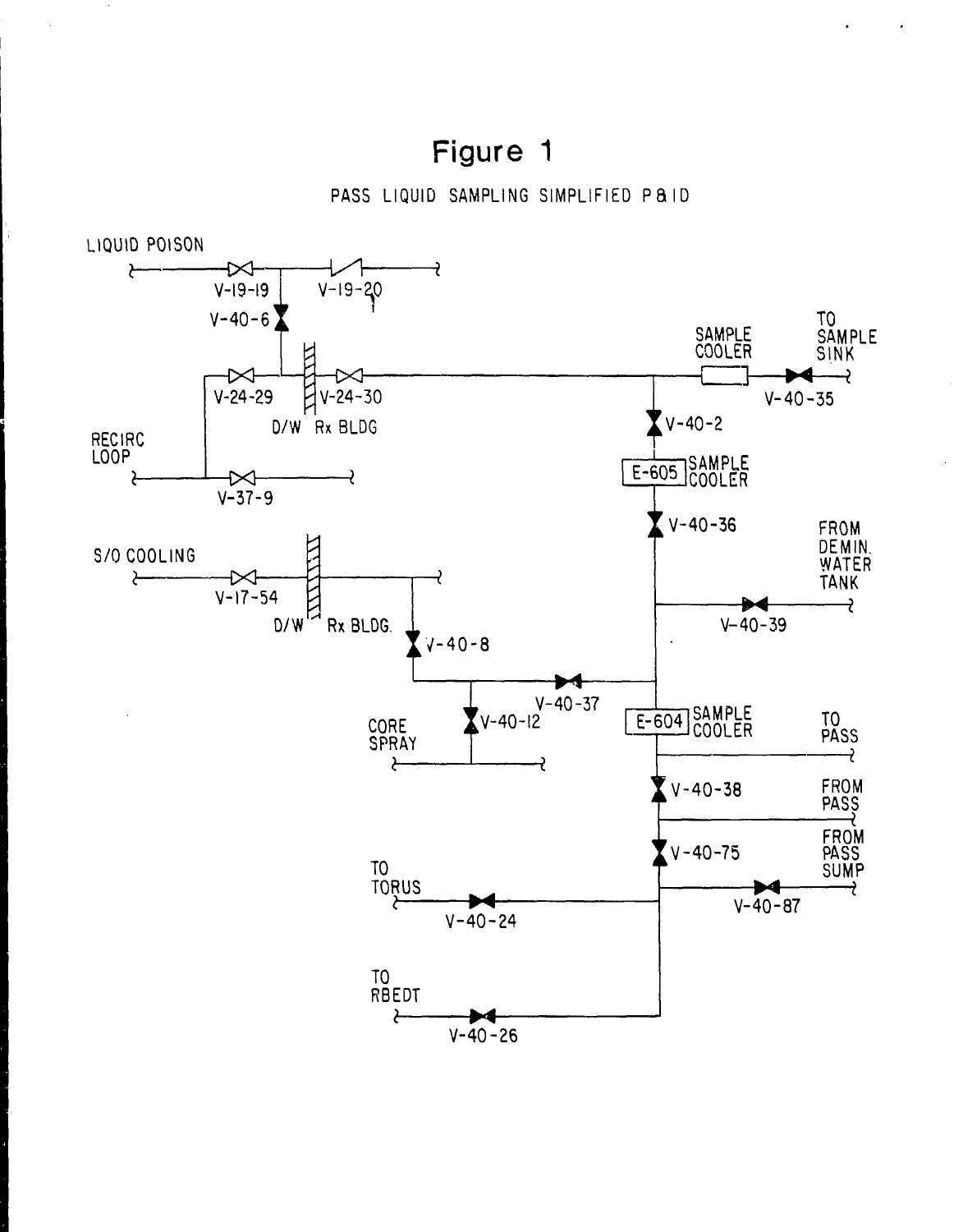# Figure 2

 $\overline{a}$ 

CONTAINMENT ATMOSPHERE PASS SAMPLING DIAGRAM SIMPLIFIED PAID

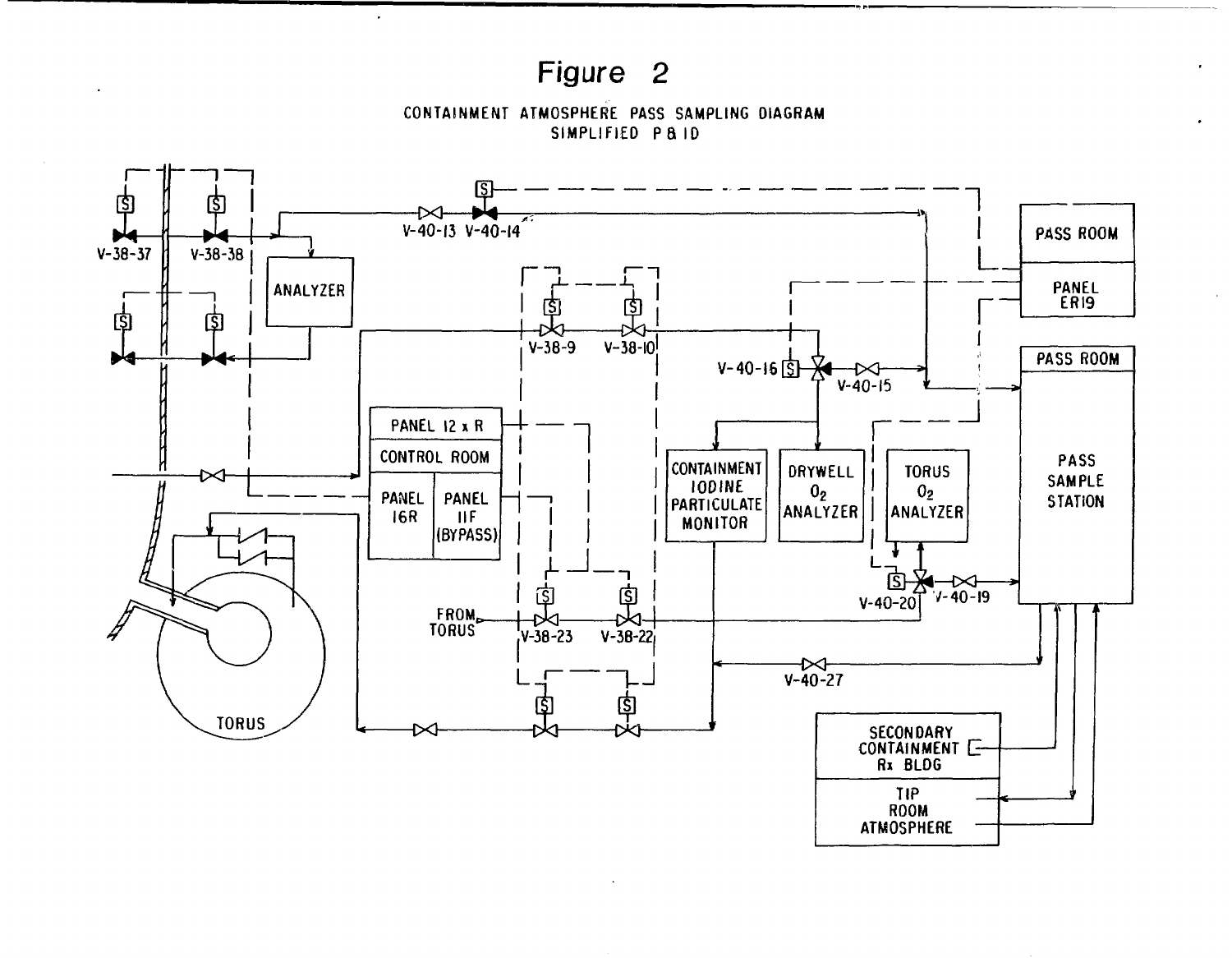# Figure 3

 $\blacksquare$ 

 $\frac{1}{2}$ 

 $\lambda$ 

 $\mathbf{r}$ 

**GE PASS CONTROL PANEL**

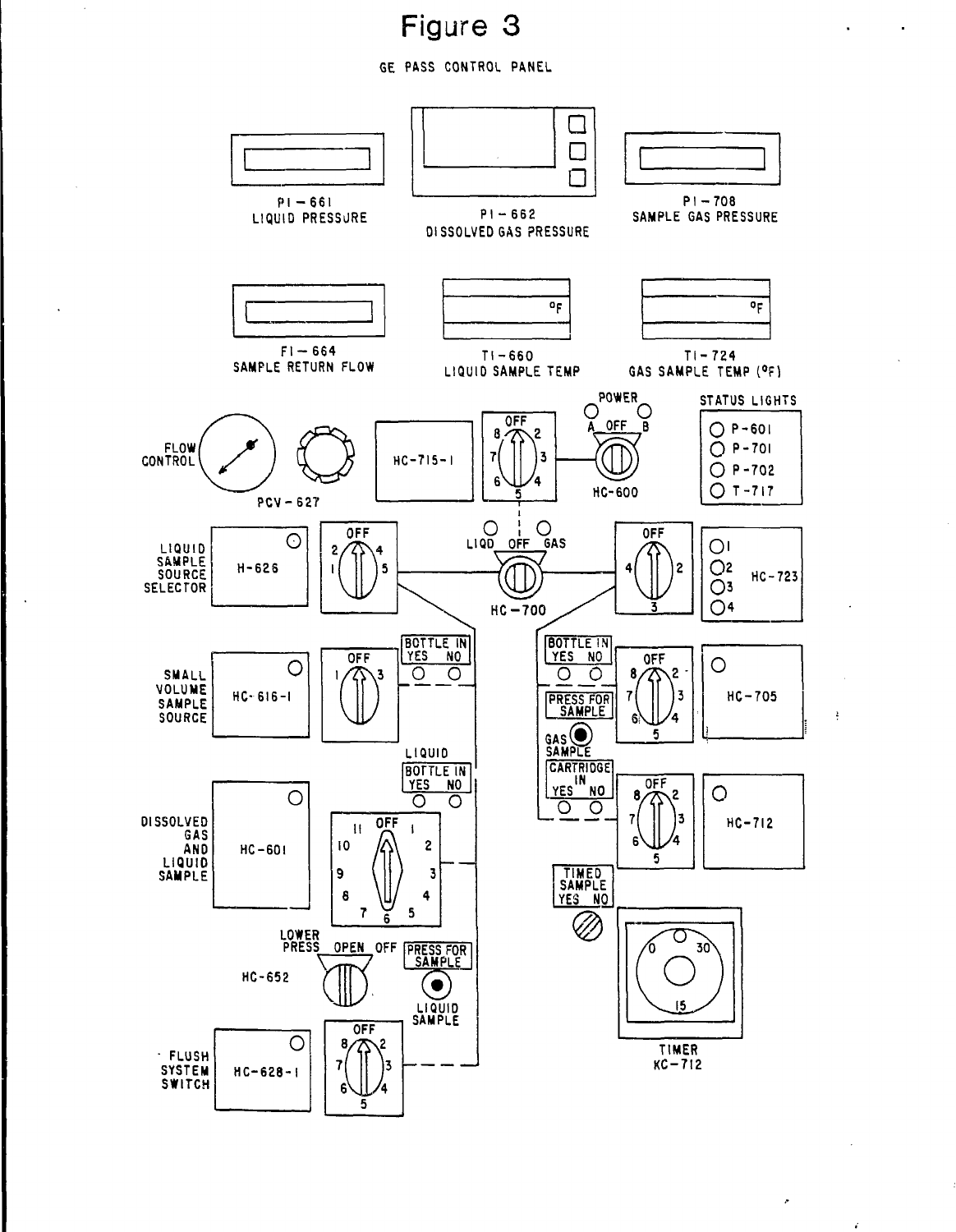

 $\overline{a}$ 

Figure 4. Gaseous effluent radiation monitors.



Figure 5. Effluent release pathways.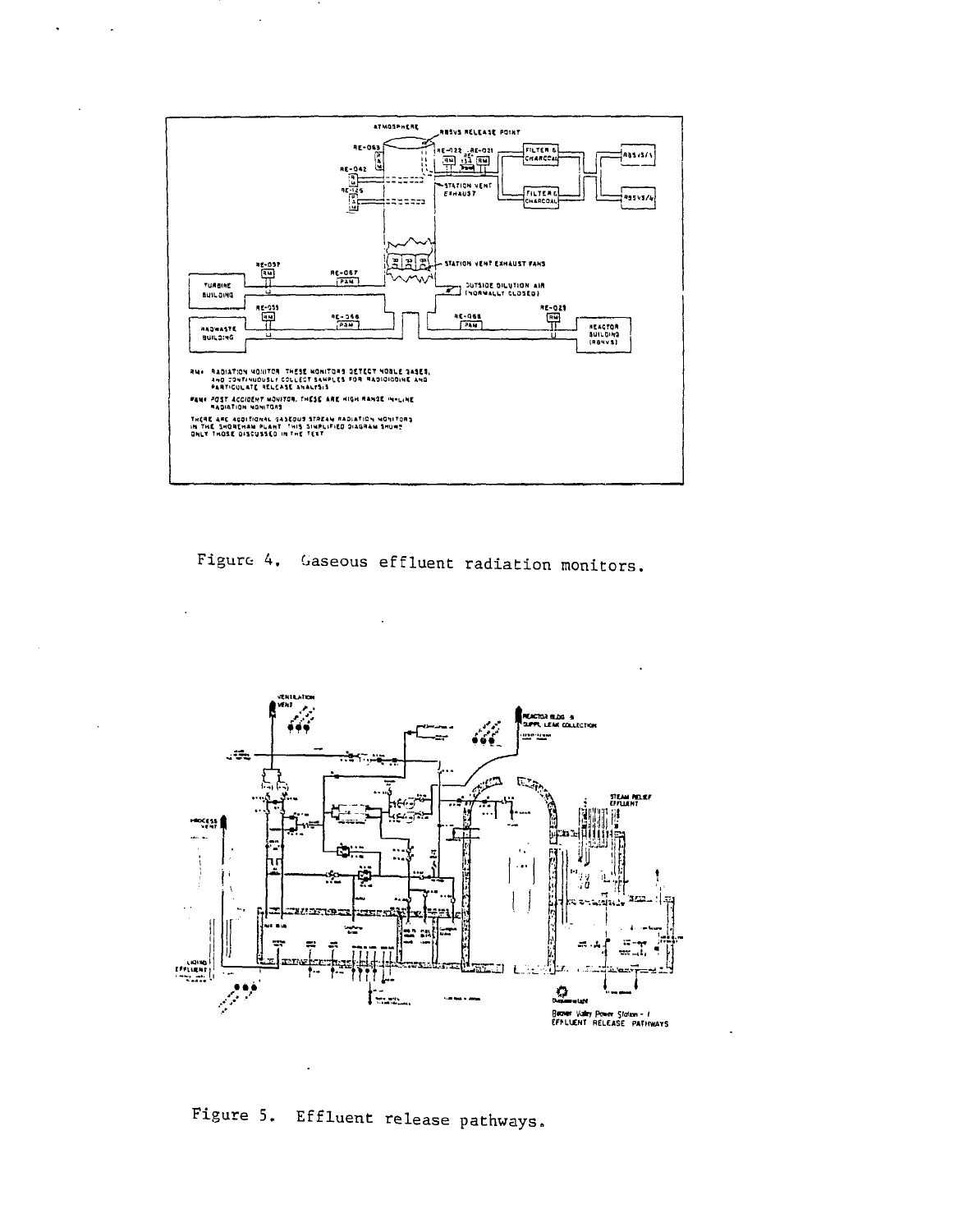

Figure 6. High-range effluent process radiation monitors.



Figure 7. Wide-range gas monitor system block diagram.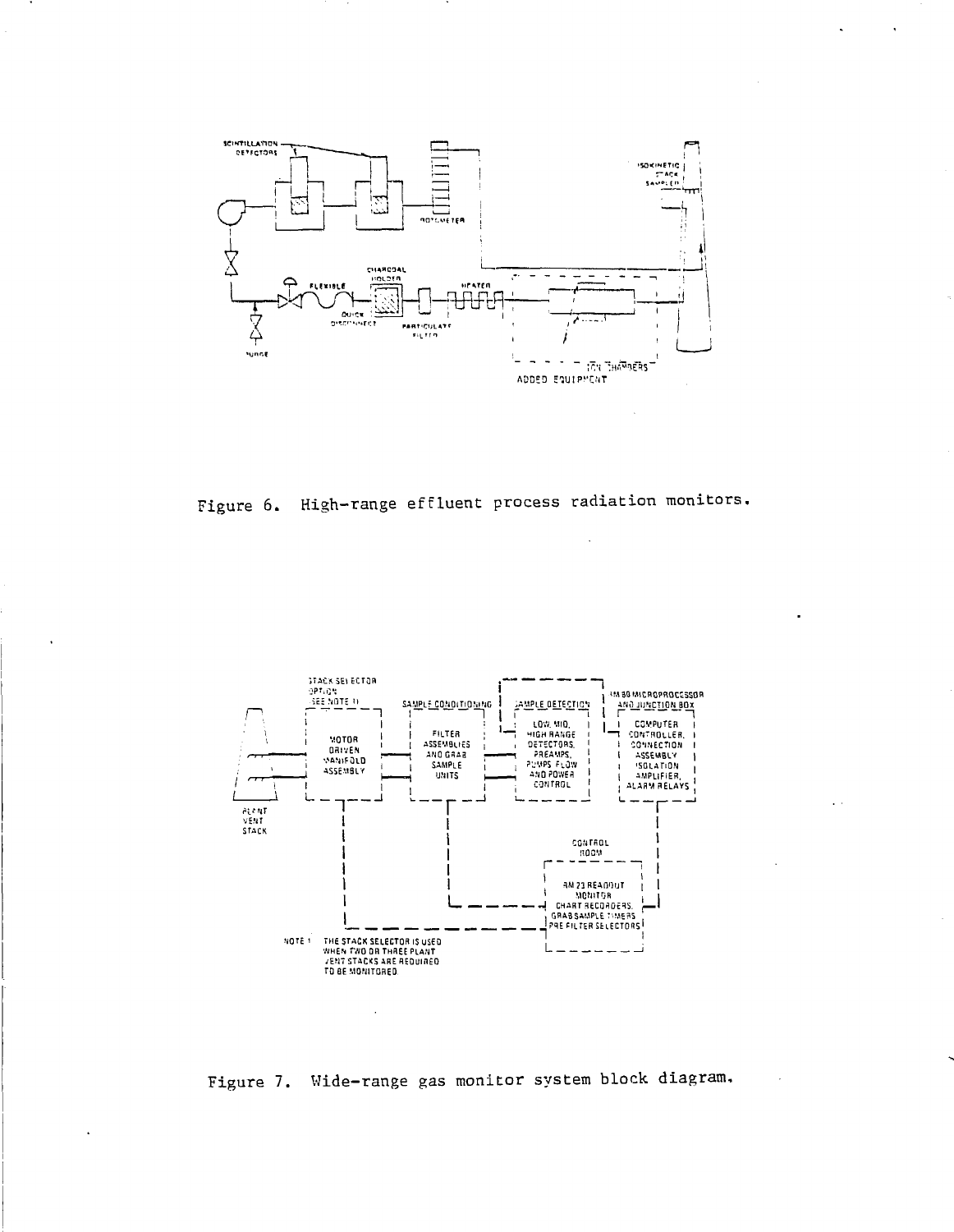

**HIGH RANGE** 

Figure 8. Kaman HRH high-range noble gas monitor and sampler.



Figure 9. Ranges of General Atomics wide-range gas monitor.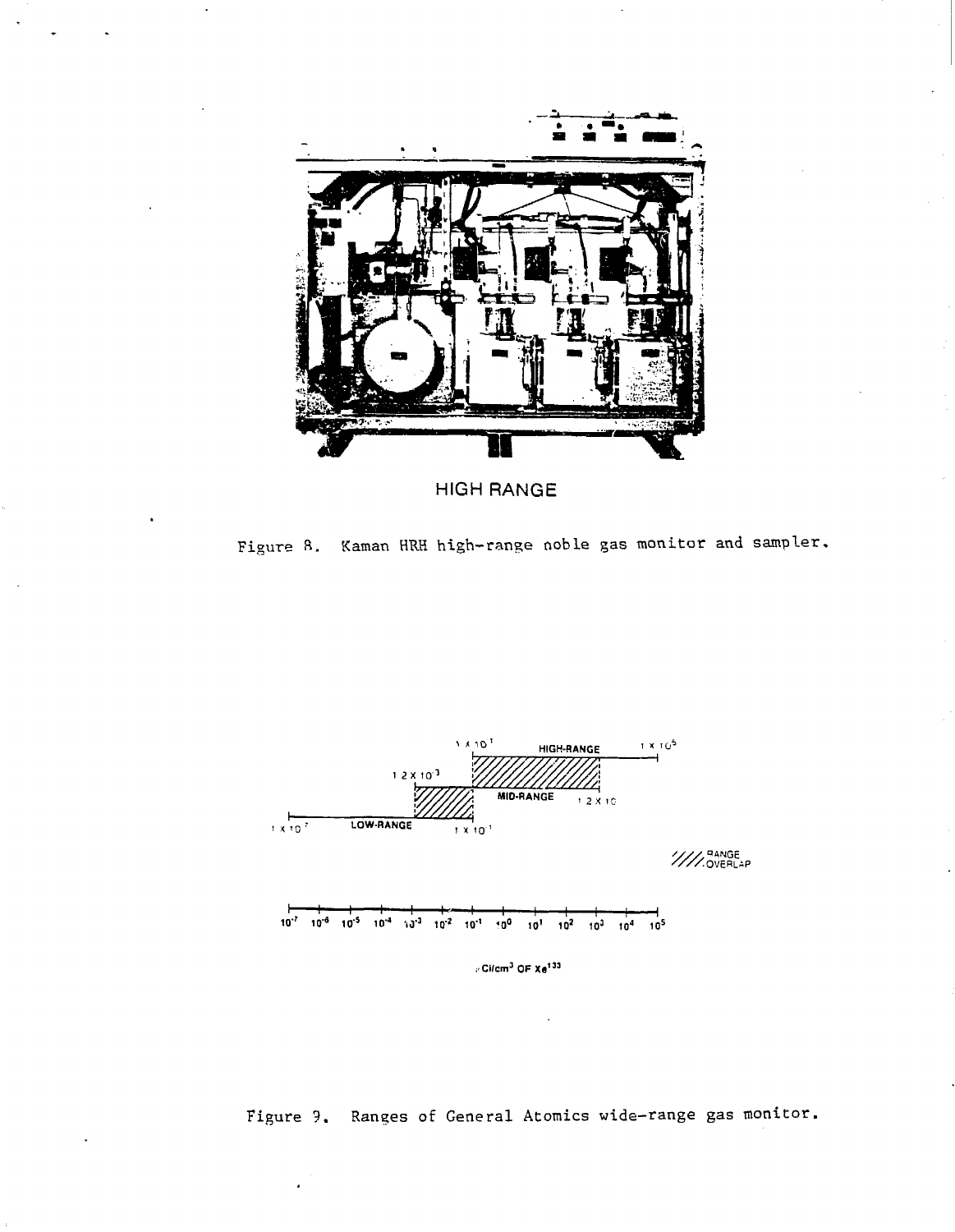



Figure 10. KMG-HRH-Enhanced high-range geometry.

Figure 11. Response of Eberline SA-9 high-<br>range detector to  $^{85}$ Kr and  $^{133}$ Xe.

 $\bullet$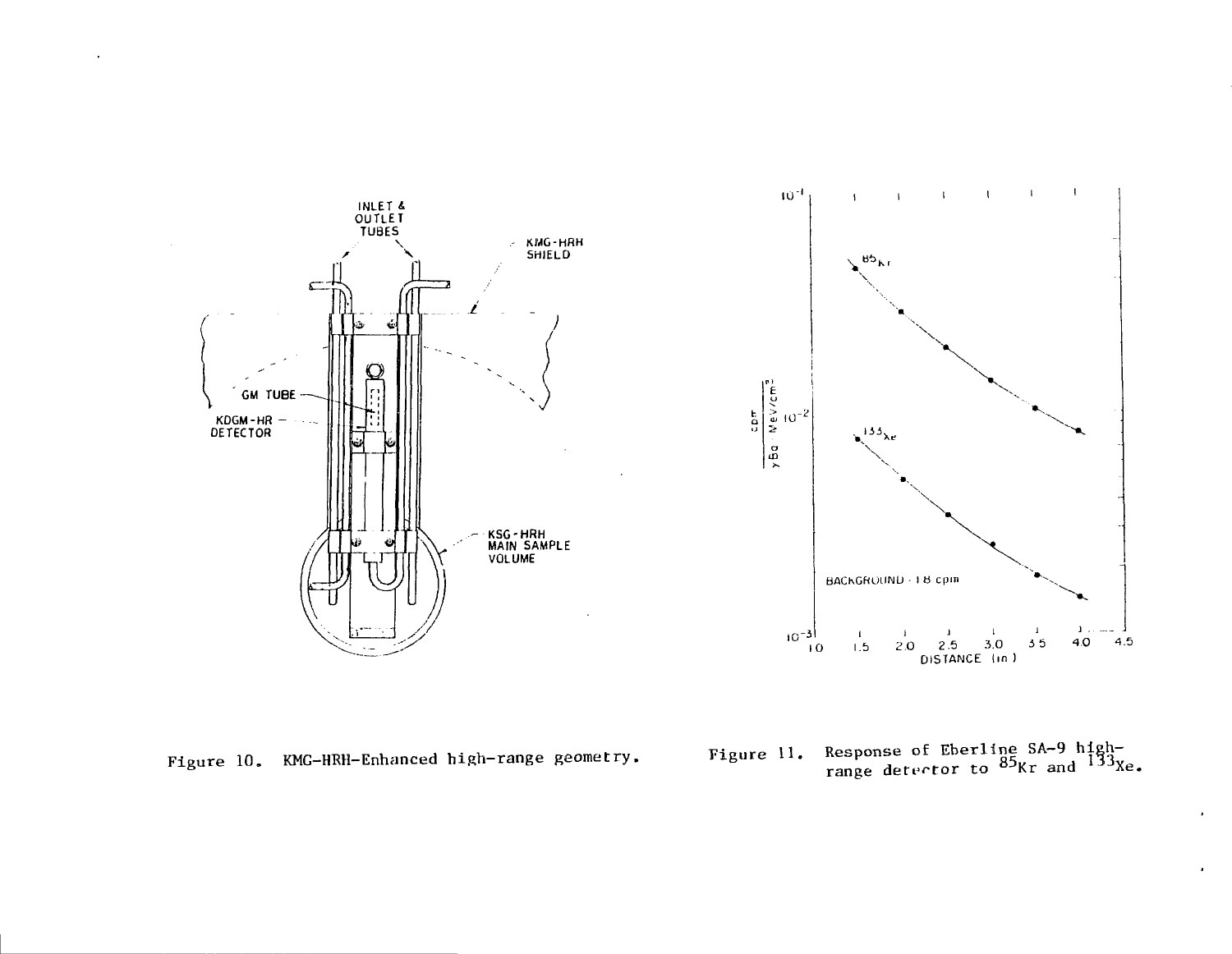

KDGM-HR enhanced detector in KSG-HRH sampler, enhanced Figure 12. high-range position energy dependence characteristic.

 $\ddot{\phantom{a}}$ 



Figure 13. General Atomics wide-range gas monitor RD-72 high-range detector energy response curve.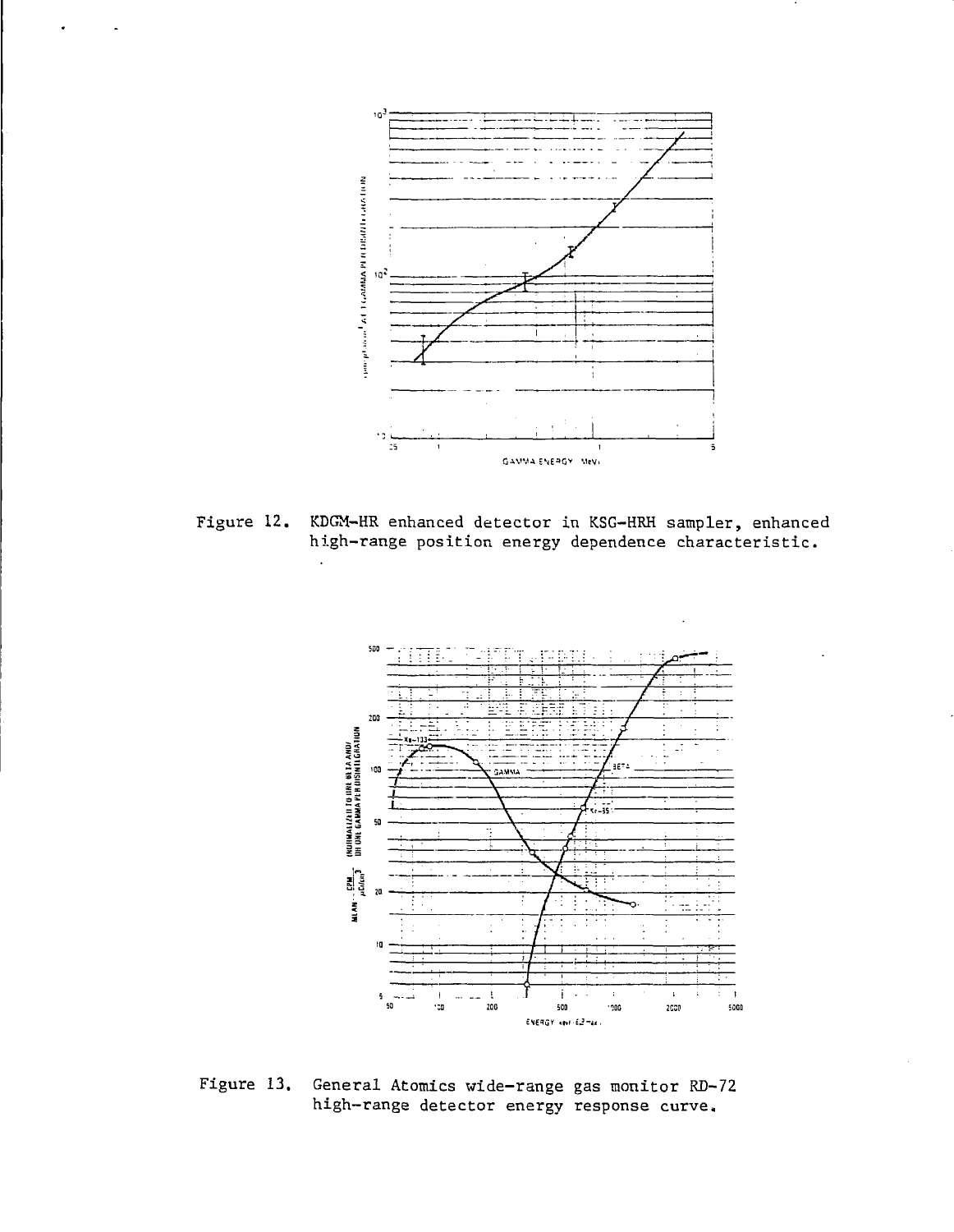

HDGM-HR Enhanced detector in KSG-HRH enhanced Figure 14. high-range position efficiency to Xenon-133.



NTERCONNECTING PIPING (SQLID LINE) AND WIRING (DOTTED LINE) BY USER

## BLOCK DIAGRAM, WIDE-RANGE GAS MONITOR

Figure 15. Block diagram, wide-range gas monitor.